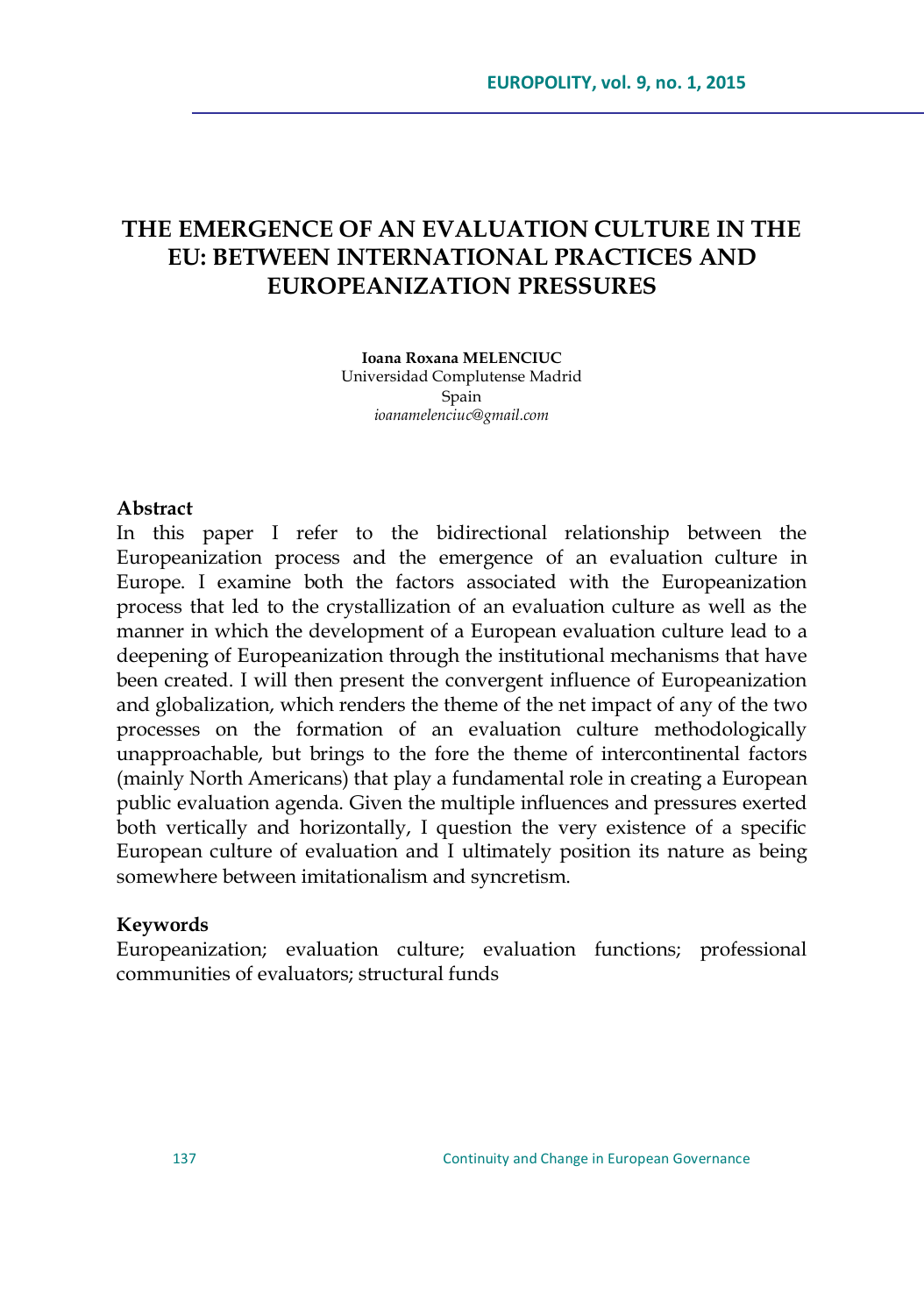### **1. INTRODUCTION**

There are probably as many understandings of what evaluation culture is or should be as there are authors dealing with this subject. Unfortunately, the wealth of texts is not accompanied by a wealth of primary data and even less by corroborative data at the European level, mainly because of the different methodologies used to examine the development stages of the evaluation culture in Europe. Most existing studies have therefore a national character and, when considering a supranational space, they focus primarily on the use of qualitative methods. I consider the evaluation culture as being the sum of values, practices and tools designed in order to complete an evaluation. I find particularly relevant the association that Smith and Brandon make between evaluation culture and a mandala-like structure (Brandon and Smith 2008, p. 2), which is an integrated structure organized around a unifying centre, holding an infinite and simultaneously whole content. Applying this concept to the culture of evaluation, we can see that it can be represented by a mandala with three interrelated centres: on the one hand we find the theoretical fundament of the evaluation, on the other the different methods of carrying out the process and last but not least we have the development of the evaluation community. Each of these centres has the ability to transform and to carry this transformation to the other two centres as well.

In the present paper it does not make the object of my interest to make a summary of the perspectives and studies concerning the development of evaluation culture and cultures in Europe, but to determine the extent to which the development of a European evaluation culture is influenced by the process of Europeanization. There are initiatives of this kind that are surely already serving this purpose while additionally offering a chronological perspective on their dynamics as well, but these will get in the high spot within the second chapter<sup>1</sup>. The premise is that there is a high dependency relationship between the Europeanization process and the emergence and development of an evaluation culture, and that based on its understanding

 $\overline{a}$ 

<sup>&</sup>lt;sup>1</sup> For a deeper understanding of the subject also see Jan Eric Furubo, Ray C. Rist and Rolf Sandahl, *International Atlas of Evaluation,* Transaction Publishers, 2002. See also Peter Dahler Larsen, *The Evaluation Society,* Stanford University Press, California, 2012 and Ray C. Rist and Nicoletta Stame, *From Studies to Streams. Managing Evaluative Systems,* Transaction Publishers, New Jersey, 2011.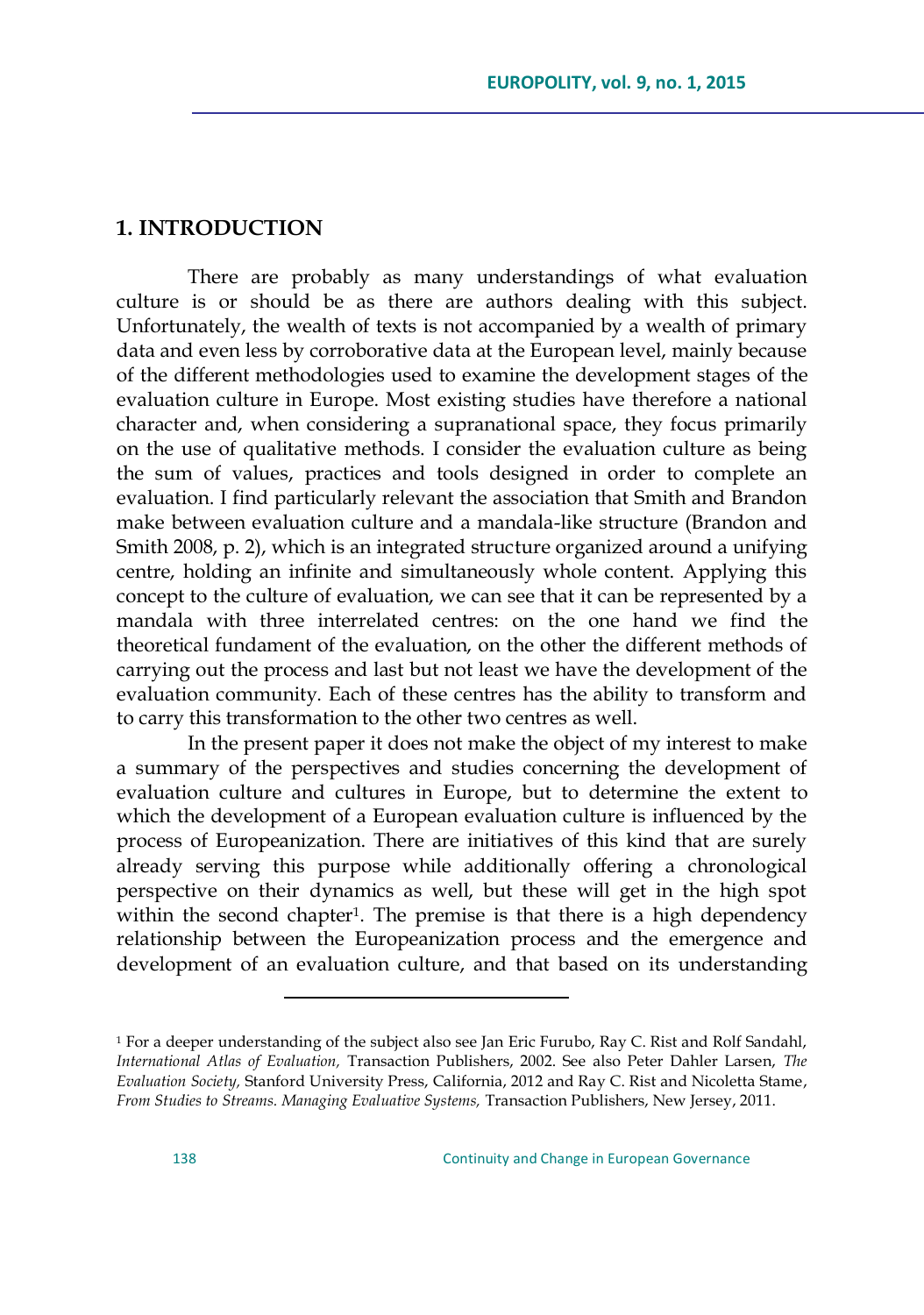there could be identified specific patterns and trends of future evolution in the development of a supranational level evaluation culture.

The problems caused by the plethora of scholarly opinions regarding evaluation culture were similarly found in the literature regarding the process of Europeanization. Research on the influence of the Europeanization process on the evaluation culture in the European space is, however, very limited. Two of the best sources for this area of study are Toulemonde's works in 2000 "Evaluation Culture(s) in Europe: Between National Differences and Convergence Practices" and Nicoletta Stame's paper 9 years later, on "The European Project, Federalism and Evaluation". If the first of the two papers is remarkable because of its pioneering ideas, comprehensive approach and open research tracks, the second demonstrates an already systematized research approach based on two case studies. Both are fundamental to the analysis done and to the development of the evaluation subject as such.

The research question is not as in Kim Forss and Rebien Claus' article on determining the existence of a Nordic evaluation tradition (Forss and Rebien 2014) if the Europeanization process has led to a similar method of implementing evaluations regardless of their geographical and geopolitical context, but if the training and preferences of evaluators lead to the same variety of implementation options regardless of geographical and geopolitical context. It is understood that the evaluation of a programme implemented by the European Commission will most likely use a different methodology than a programme evaluation at the federal level in the US government or that a programme implemented by the European Commission will most likely have different results than the one implemented by the US Executive. On one hand the difference is caused by the complexity of the contextual differences, on the other hand by the evaluator's approach, the evaluation model being strictly applicable to the case in question, with all its peculiarities. The question is whether two teams of evaluators (one operating in North America and one in the European Union) will respond similarly to the defined terms of reference used for the evaluation of a public project in North Africa. The hypothesis that nurtures further research is that the proposals from both sides would be different, generated by a difference in the types of experiences (of varying public management cultures) and their training in different schools of thought.

Is there an evaluation specific to the European space? Surely if we strictly observe the similarities and influences at the European level, we will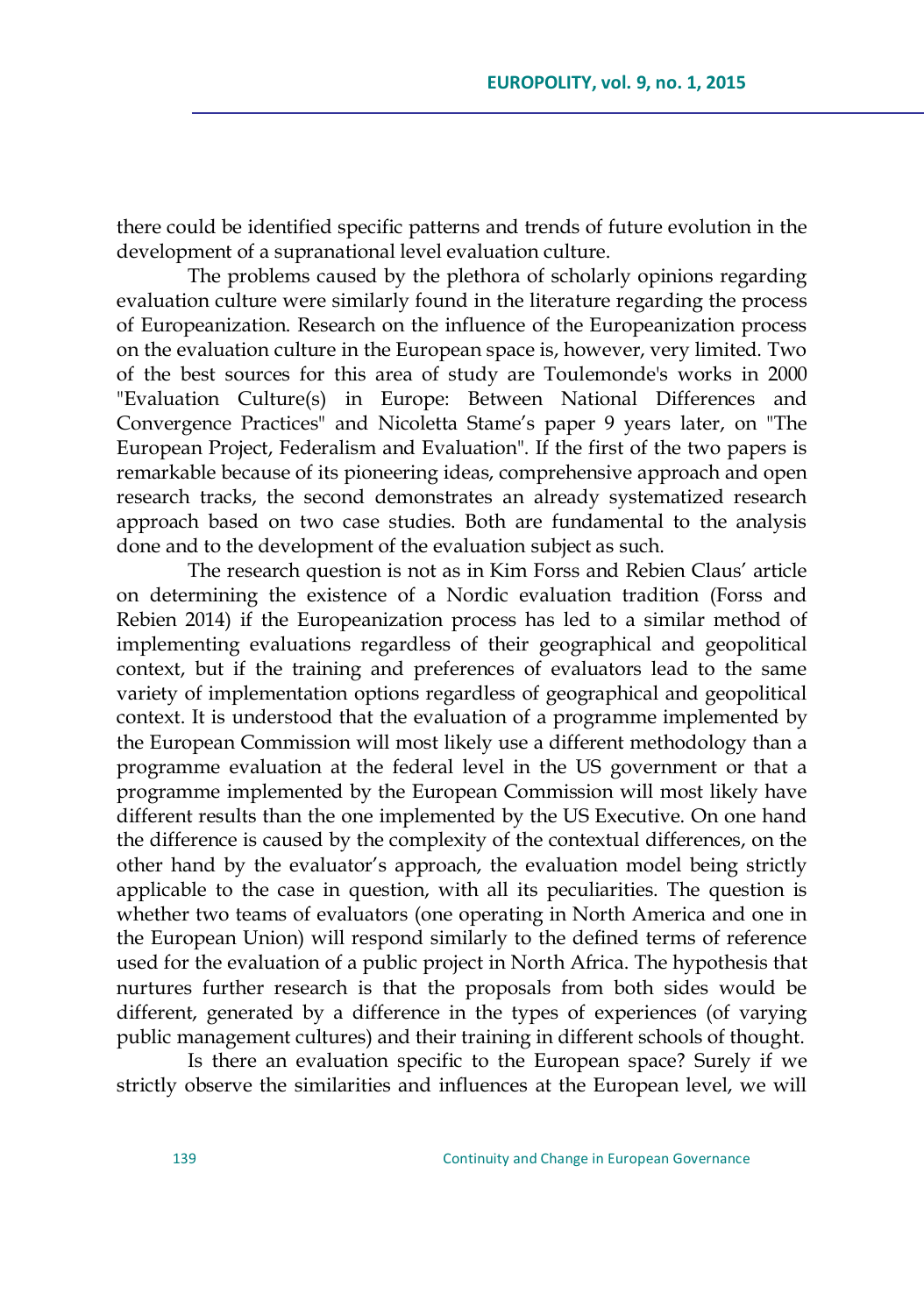find that shared core that transcends national specificity. But is this shared core specific only to the European space or could it be found on other continents as well? And if we go with the second assumption, can we talk about those features as being actually the *sine qua non* of the evaluation as a profession? Or are we rather in a situation where both globalization and Europeanization act in convergence on the European evaluation culture?

In an attempt to delineate the influence of globalization from that of Europeanization over the same reference space (that of the evaluation culture in the European space), we have had a hard time surrendering to the fact that it is impossible to attribute effects between the two factors. This limitation also opens a legitimate question about the external validity of the research that I submit to your attention. Therefore, I would like to invite the reader to make a short detour to a related topic, that of impact evaluation. In the current scholarship on impact evaluations, the theme that occupies the most editorial space is the debate of attribution versus contribution, i.e. confirmatory approaches versus exploratory approaches with everything involving this debate (using quantitative methods to the detriment of qualitative ones or, conversely, top-down approaches versus participatory approaches). Faced with a daunting number of works dedicated to explaining the apparently boundless advantages of quantitative approaches (especially using counterfactual and randomized controlled trials), the work of James Copestake (Copestake 2014) deserves closer examination. He shows a clear view regarding the credibility of impact assessments with an exploratory nature. According to him, confirmatory approaches are used and useful in welldefined contexts where the programme change theory is already made, while exploratory approaches prove their worth in complex contexts where it is desirable to identify all of the effects, both planned and unplanned (Copestake 2014, pp. 422-423). Although the difference is sensible, it is worth pointing out that my discourse is not about an evaluation of the impact of Europeanization and globalization on the evaluation culture, but the validation or invalidation of the Europeanization process of the evaluation culture as such. For those who still want an impact assessment of both currents (Europeanization and globalization) on the evaluation culture, I consider Copestake's arguments in favour of exploratory approaches to be useful and usable, as methodological realism leaves no room for another approach in this context.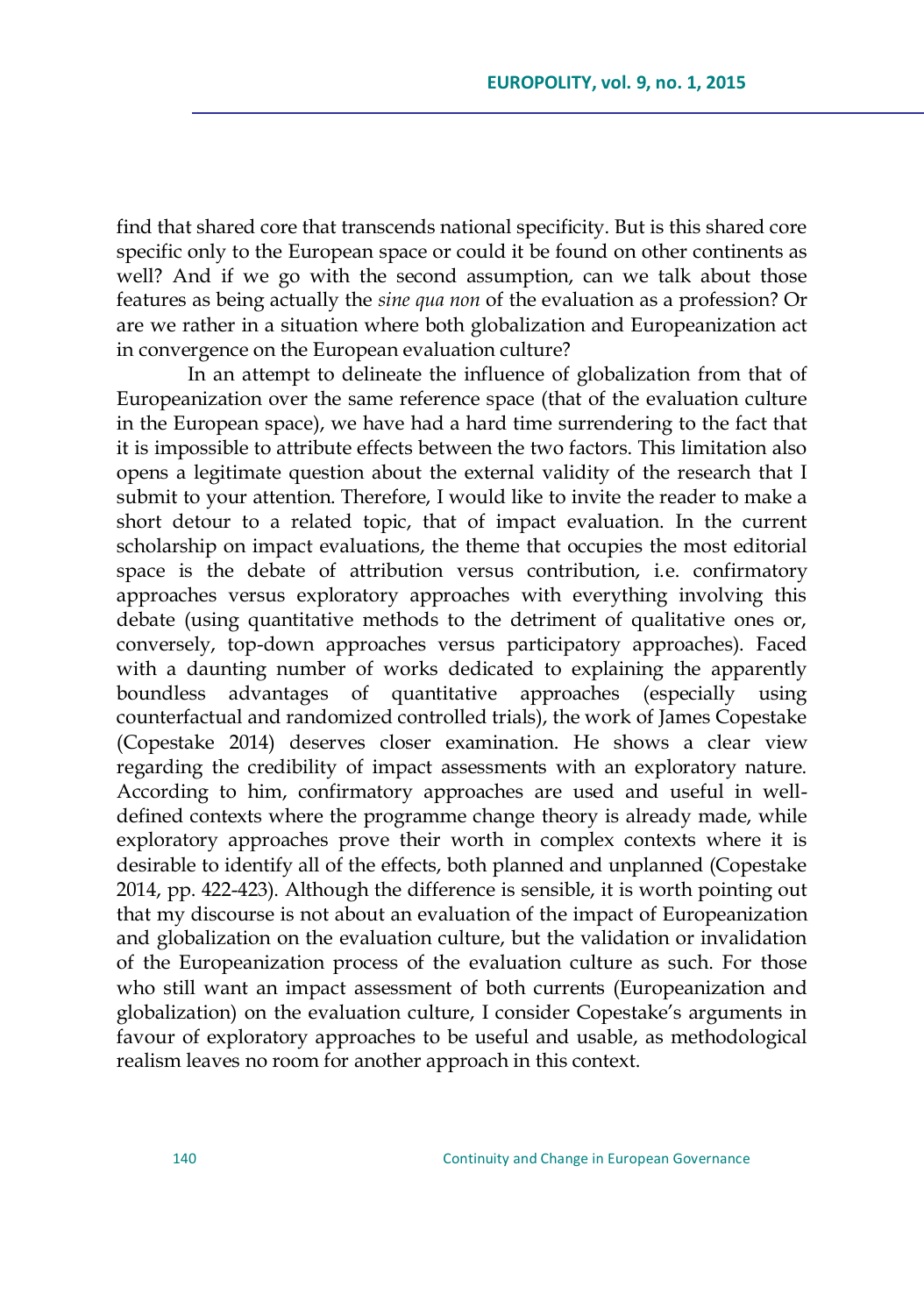I will start the process of operationalizing the concept of Europeanization with the working definition offered by Claudio Radaelli, who sees it as following:

"a process of construction, diffusion and institutionalization of formal and informal rules, procedures, policy paradigms, styles, ways of doing things, shared beliefs and norms, which are first defined and consolidated in the development of public policies and policy at EU level and then incorporated in the logic of domestic discourse, identities, political structures and public policies" (Radaelli 2003).

He has a top-down vision of the process, where the initiative is primarily located at the supranational level. Authors Qualia, Neuvonen, Miyakoshi and Cini (Qualia, Lucia, Mari Neuvonen, Machiko Miyakoshi and Michelle Cini. 2007. Europeanization. In *European Union Politics*, ed. Michelle Cini, pp. 405 – 420. Oxford University Press *apud* Ion 2013, pp. 203-204) added three other perspectives:

- 1. Europeanization as a top-down process, i.e. Europeanization as " adapting national and sub-national governance institutions and European norms " (this view coincides with that of Radaelli);
- 2. Europeanization involving transfers both from bottom-up and topdown, meaning "Europeanization in the sense of institutionalizing a distinct system of governance" at EU level;
- 3. Europeanization as the transfer of policies between EU Member States, the important part being that "changes occur from one country to another, with little or no mediation from the European institutions", thus making it a horizontal process;
- 4. Europeanization as equivalent of the idea of European integration.

The relationship between the Europeanization process and the emergence of a European evaluation culture is not seen as one-directional, even if I will refer to it as such in the following, especially with regards to the factors that led to the crystallization of an evaluation culture in the European area (whether of European origin or not, but as instruments of Europeanization). We cannot neglect the way in which the development of the European evaluation culture has led to a deepening of the process of Europeanization, mainly through the functions it serves and institutional mechanisms it creates.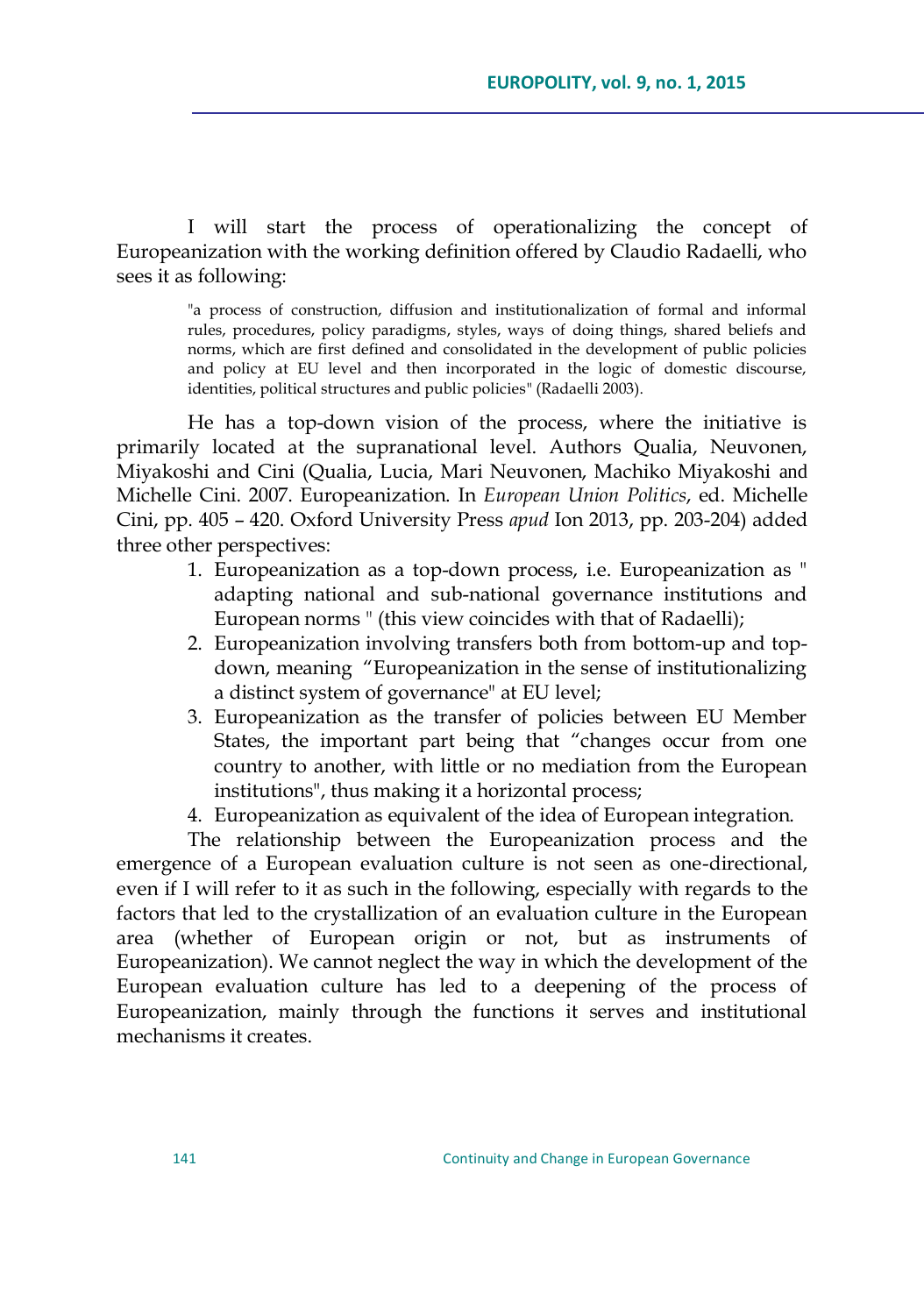### **2. INTERNATIONAL INFLUENCES**

2.1. Evaluation as it was imported from the US in the 1970's

Although the US influence on the emergence of what has now become a European evaluation system is indisputable, I would say that the metaphor of an import of parts, as opposed to an import of products, is more appropriate, as the realities of European political culture have quickly led to the need to overcome the mimetic stage and go on to an adaptation stage. Of course, the federal valences of the European Community, and later the European Union, have led North American practices to find a fertile ground (as it will be discussed below in the section dedicated to the vertical Europeanization of the evaluation culture) and have a fundamental role in triggering "the snowball" - a metaphor all the more appropriate as the entry of the evaluation processes into the European zone was through the Scandinavian area. Although only an external influence on Europeanization, it became a key part of it: the transfer has occurred and still occurs mainly through the exchange of ideas in the practitioners' communities, which subsequently causes incremental changes in management structures without exerting external pressures. It is therefore an outside influence, of North American origin, propagated through the process of Europeanization horizontally and bottom up.

#### 2.2. The role of international professional networks

The OECD has played a definitive role in the spread of evaluation practices since the late 1970's in the policies where it had found greater openness, particularly in research and development aid policies. It published technical guides on evaluation methods and practices; it initiated working groups on evaluation, the OECD development committee being perhaps the most known of those.

The American Evaluation Society, although predominantly a nationalfederal oriented professional community, has quickly become a landmark for all stakeholders in the field around the world. The American antipode of the European Evaluation Society occupies first place in the ranking of evaluation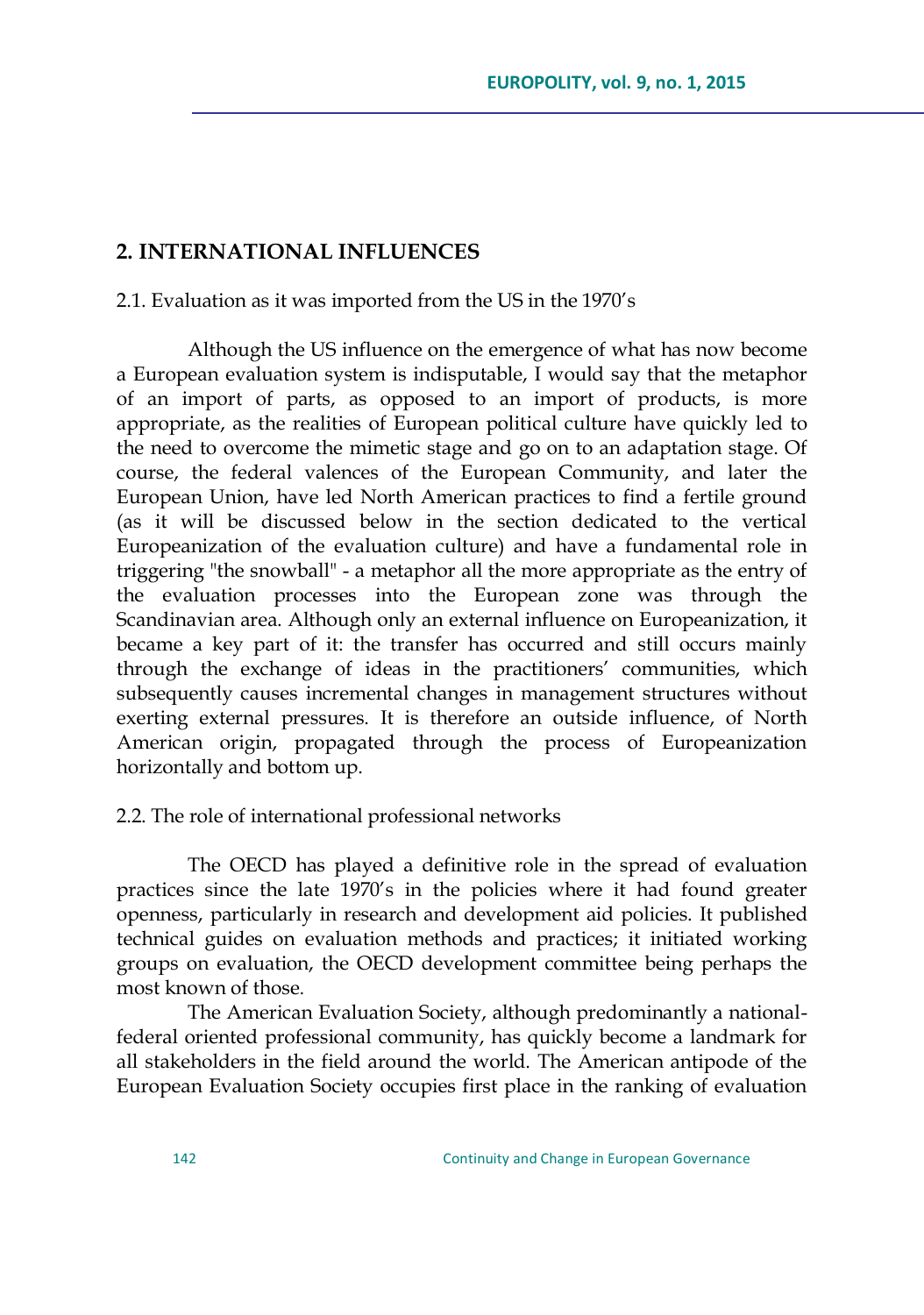communities with the most members and it is referenced as a pole of concentration of the "evaluation industry" in the US.

There were two major vectors contributing to the exponential growth in the number of players participating in the international evaluation professional networks: on the one hand efforts to develop national evaluation societies and on the other hand the private international organizations' struggle for influence. The desire to create national evaluation companies has also been driven by the need to form a critical core group of professionals and to have coherence in the work of strengthening institutional evaluation capacity. The existence of such a formalized group, capable of lobbying at the national level can reduce losses in policies that concern or relate to evaluation, determined by changes in political vision. It may explain the dynamics of different national evaluation societies: 5 in 1995 to about 50 in 2004 and 200 in 20141.

#### 2.3. Development, international cooperation and humanitarian aid

The existence of development aid funds (or assistance for development) led to the emergence of a field concerned with the evaluation of international development organizations, one in which OECD and the World Bank have become very influential in promoting an agenda for an evaluation with global reach regarding both the unification of evaluation standards and empowering actors relevant to the setting of the agenda (Rutkowski and Sparks 2013, p. 493). We are therefore in a situation of complex multilateralism, one in which governance network consists not only of state structures (as in the case of multilateralism) but also of non-state actors, the latter even managing to tip the scales of power in their favour (Verger. A. 2010. *WTO/GATS and the global politics of higher education*. Available online at

 $\overline{a}$ 

 $1$  The data was provided by Craig Russon in the presentation "Cómo desarrollar la evaluación en las sociedades democráticas" held at "XI Seminario sobre experiencias de evaluacion de programas y politicas: construyendo capacidades de evaluacion a traves de asociaciones y redes" organized by the Complutense University of Madrid at 26.09.2014. Data for 1995 and 2004 can be found by accessing the link: [http://www.hfrp.org/evaluation/the-evaluation-exchange/issue](http://www.hfrp.org/evaluation/the-evaluation-exchange/issue-archive/reflecting-on-the-past-and-future-of-evaluation/a-decade-of-international-trends-in-evaluation)[archive/reflecting-on-the-past-and-future-of-evaluation/a-decade-of-international-trends-in](http://www.hfrp.org/evaluation/the-evaluation-exchange/issue-archive/reflecting-on-the-past-and-future-of-evaluation/a-decade-of-international-trends-in-evaluation)[evaluation,](http://www.hfrp.org/evaluation/the-evaluation-exchange/issue-archive/reflecting-on-the-past-and-future-of-evaluation/a-decade-of-international-trends-in-evaluation) accessed 1 November 2014.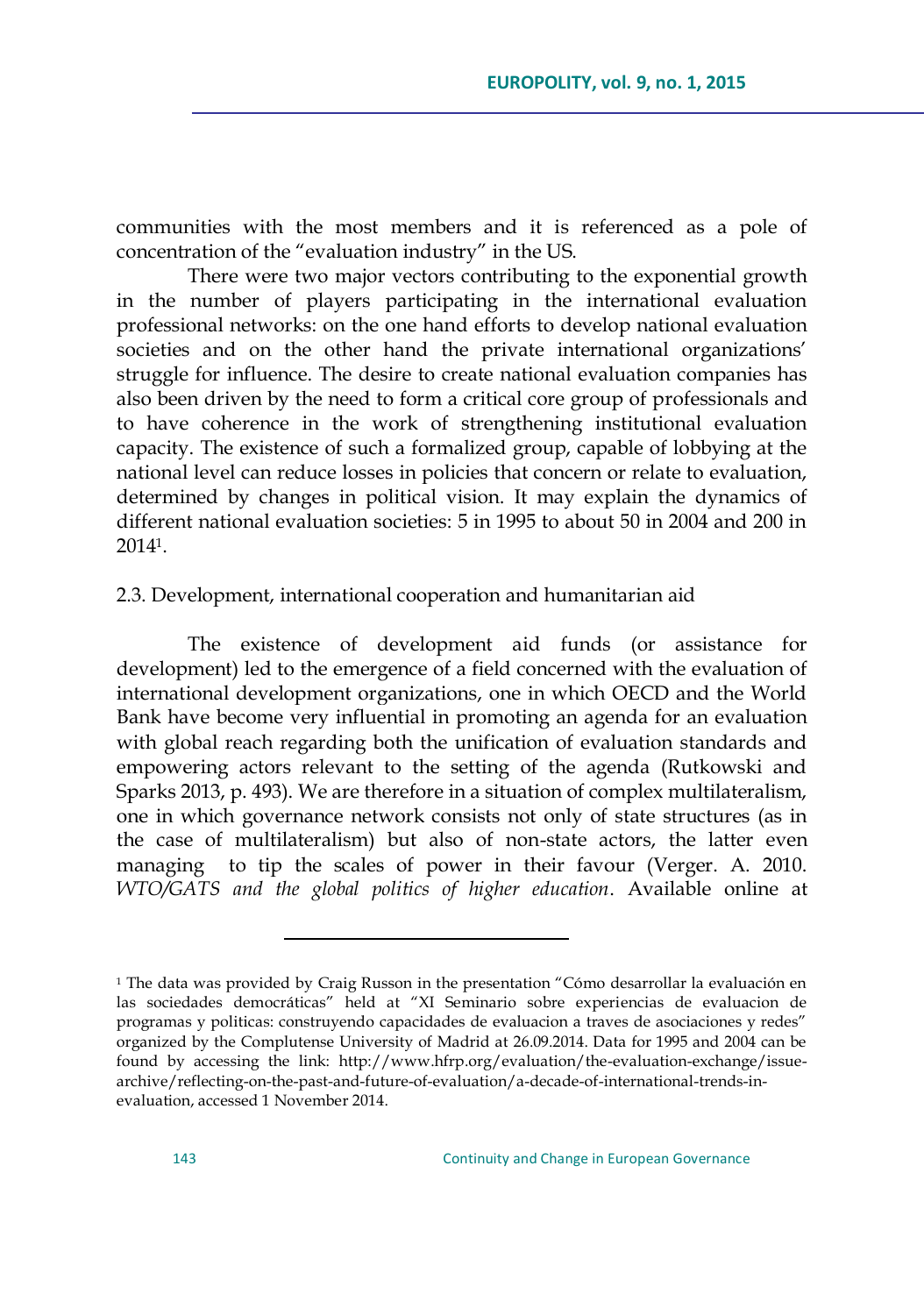http://dare.uva.nl/record/336650 *apud* Rutkowski and Sparks 2013, p. 500). Setting the evaluation agenda proves to be a form of exercising soft power, since this may result not only in a preference for using certain investigation methods or methodologies (thus rendering evaluation less credible over generations), but also in establishing the allocation of resources.

## **3. TOP-DOWN AND BOTTOM-UP EUROPEANIZATION OF THE EUROPEAN EVALUATION CULTURE**

The vertical process of the Europeanization of the culture of evaluation is facilitated by the presence of a European system of evaluation, although its existence is questionable given its partially unofficial character. Based on the four elements defined by Leew and Furubo (Leew and Furubo 2008, p. 157), who testify the creation of an evaluation system, Steven Hojlun (Hojlun 2014, pp. 429-430) defines an evaluation system based on: the existence of a permanent systematic character as well as formal and informal evaluation practices performed in a set of interdependent organizations in order to underpin decision making processes and to ensure the planning and predictability of events.

The role played by the European Commission in creating the existence of a network of European organizations responsible for the initiation, centralization and fostering evaluations confirms the presence of a system. We can observe, however, that there is a divergence between the purpose of the network and the use of the evaluations made by it. Legitimization is not common, because most findings and recommendations are specific to the programme in question and related to its internal functioning. It is not oriented towards external and political legitimization of the programme, but rather towards using them internally for a better understanding between DGs programmes (Hojlun 2014, pp. 435-436). We have this gap between expectations and results because the function attributed to evaluation is many times not defined and delineated before starting an evaluation, but rather it adapts by "seeing and doing", or even worse, it is adjusted depending on the results obtained. An evaluation designed to serve all evaluation functions (generation of know-how, understanding and improving the programme,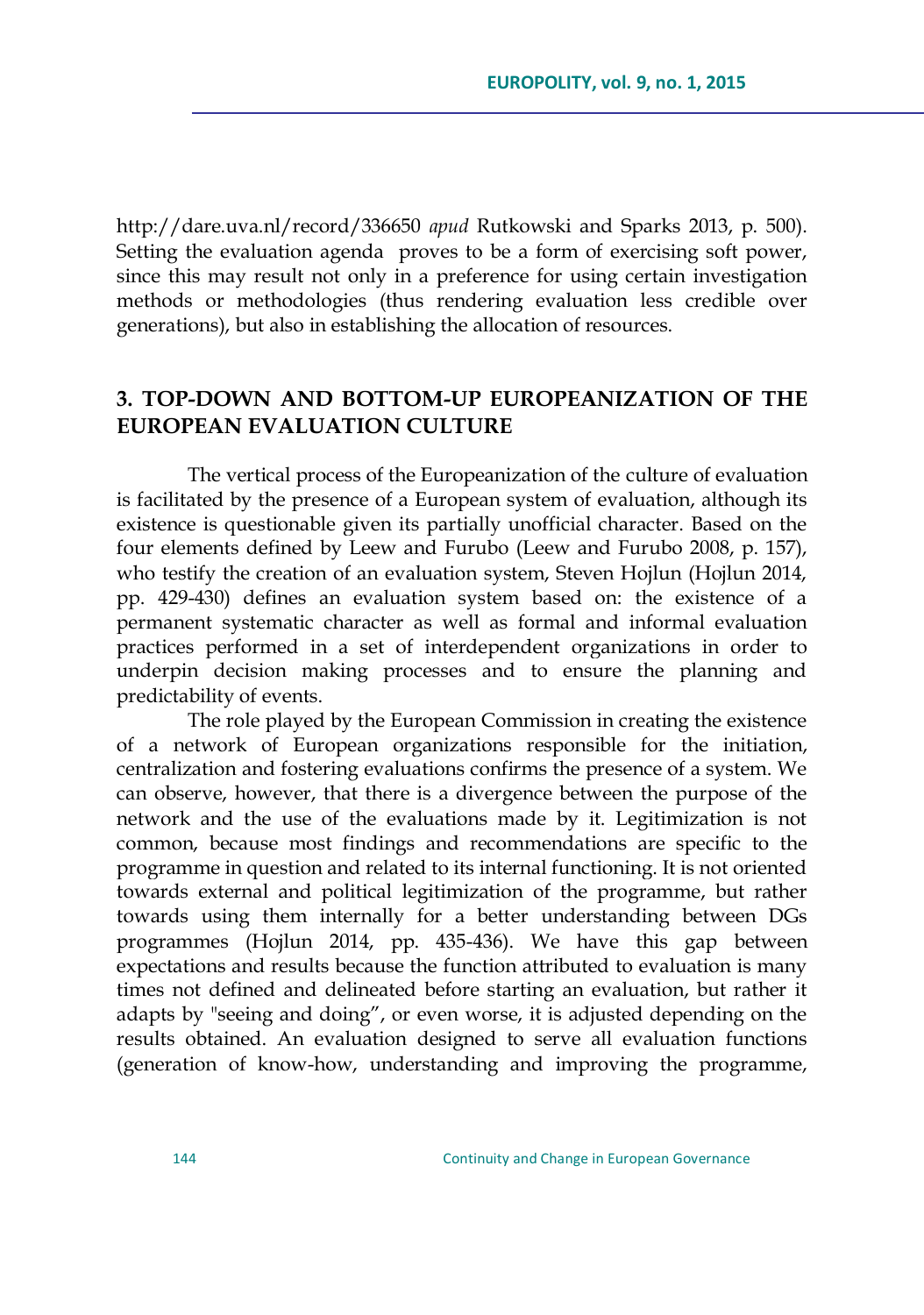decision-making, transformation) is not preferred as well, as it will be either ineffective or inefficient in terms of the costs involved.

#### 3.1. The federal vocation of the European model

The strong American influence in the early 1970's, as well as its persistence over time, is explained by the similarities with the European model, as there were no major cultural or institutional barriers in internalizing the imported and adapted practices. American Federalism alternated between dual federalism and cooperation. In the first format, responsibilities are divided according to a system of checks and balances, while for the second they are shared on multiple cooperation levels<sup>1</sup> between the regional level and the federal one. In both variants, the US federal government distributes funds and establishes the minimum performance standards of public services, while states plan how money is spent and periodically ask how many of the set goals have been met, what was neglected and whether they can improve their performance (Grodzins, M. 1966. *The American System*. Chicago, IL: Rand McNally *apud* Stame 2008, pp. 119-120). The much disputed and disputable European federalism does not bear the same structure as the North American one, but has one without an equivalent at state or existent organizational level, combining the use of the "checks and balances" mechanism with the shades of cooperation, with both exclusively supranational/national and shared competencies. The practices generated by the two mechanisms create at institutional level an incipient type of evaluative thinking, a habit of implementing the evaluation exercise, even if it does not have a voluntary direction or it is not seen as such. Justin Louis Brandeis (*apud* Stame 2008, pp. 119-120) highlights one of the unplanned effects of having a federal system, namely the possibility of having a statistically equivalent control group to evaluate a policy implemented only by a state or a group of states2.

 $\overline{a}$ 

<sup>&</sup>lt;sup>1</sup> Or "shades of cooperation".

<sup>2</sup> This is also the only scenario in a democratic system where one can apply randomized controlled trials in order to determine the net effects attributed to the policies being implemented.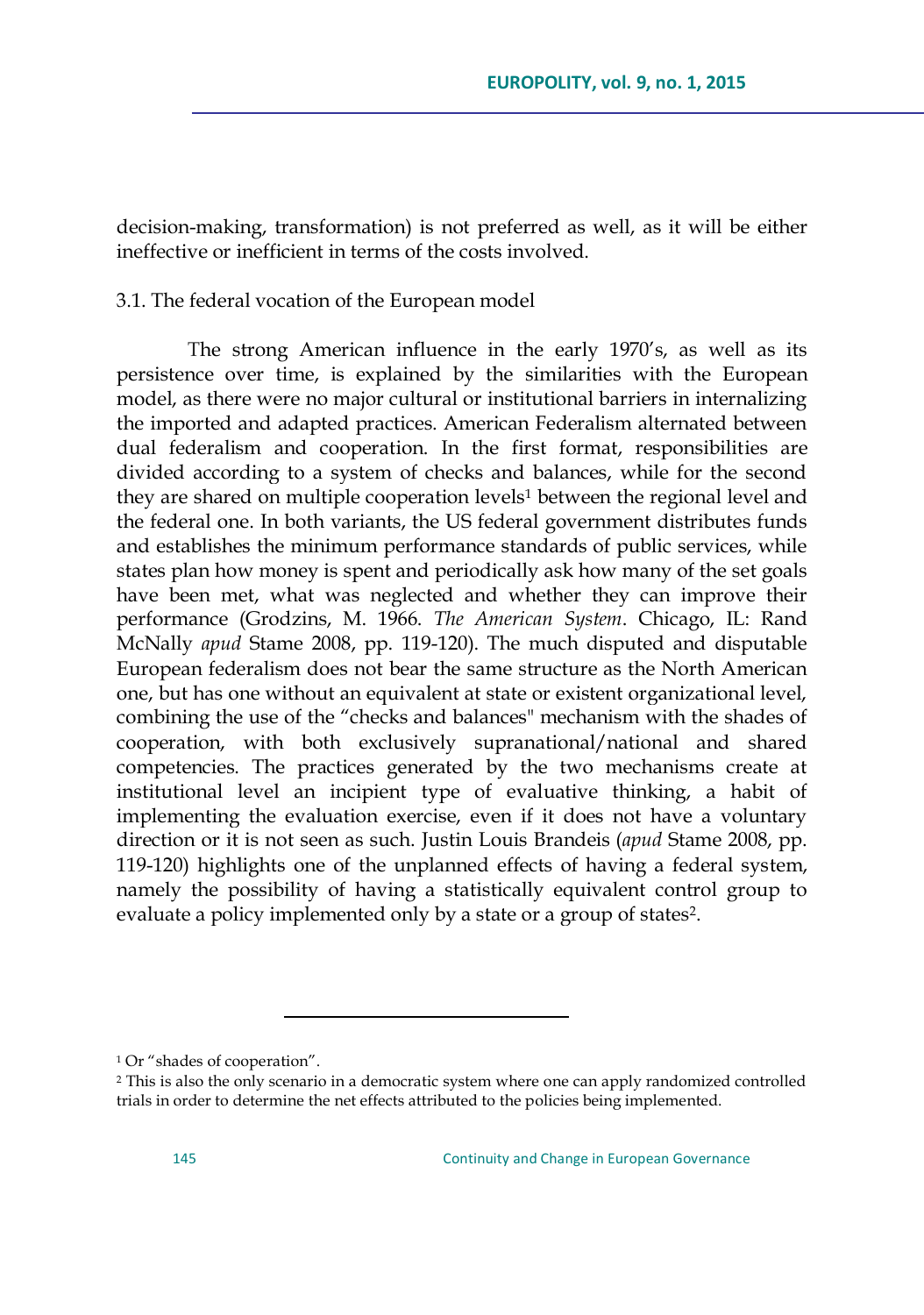#### 3.2. The use of Regulatory Impact Assessment

Considering the fact that the initial discussions on impact assessment were partly inspired by the work of different administrations throughout the world, particularly that of the Office for Information and Regulation Affairs (OIRA) in the US Executive Office of the President (Collova 2015, p. 1), why would the theme of Regulatory Impact Assessment be an indicator of the Europeanization of the evaluation culture and not one of transposition of the international practices? In my view, Regulatory Impact Assessment, together with the evaluation instruments developed for a better implementation of the structural funds (see next section), are the main mechanisms for institutionalizing evaluation throughout the EU, both of them being first a topdown process. Paradoxically, even though the use of RIA was first institutionalized at EU level, nowadays the systems that were set later on at national level have become in many cases more effective. Some Member States have also developed their own domestic Better Regulation best practice. Until October 2014, such best practice was exchanged in a high level group of national regulatory experts. In May 2015, the Commission announced its intention to establish a new Regulatory Fitness and Performance Programme (REFIT) platform, consisting of high level experts from Member States and stakeholders with practical expertise in the policy areas of EU regulation (European Commission, Impact assessments in other EU institutions 2015).

In some cases, as it is that of Romania, where the party that has a majority within the Parliament holds the same position within the Executive, the transparency and even the use of RIA is easily debatable. It is hard to determine whether this ineffective RIA system is generated by a temporary political context or rather if it is a result of the national political culture, but its institutionalization is undisputable, as of 2007 (The Government Decision 1361/2006, Article 1).

The ex-ante regulatory impact assessment in the EU represents "an attempt to provide, in advance of legislating, a coherent analysis of the reasoning that lies behind, and the foreseeable effects of, any proposed measure or policy initiative" (Collova 2015, p. 1). Impact assessments are prepared for Commission initiatives expected to have significant economic, social or environmental impacts. These can be legislative proposals, nonlegislative ones (white papers, action plans, financial programmes, and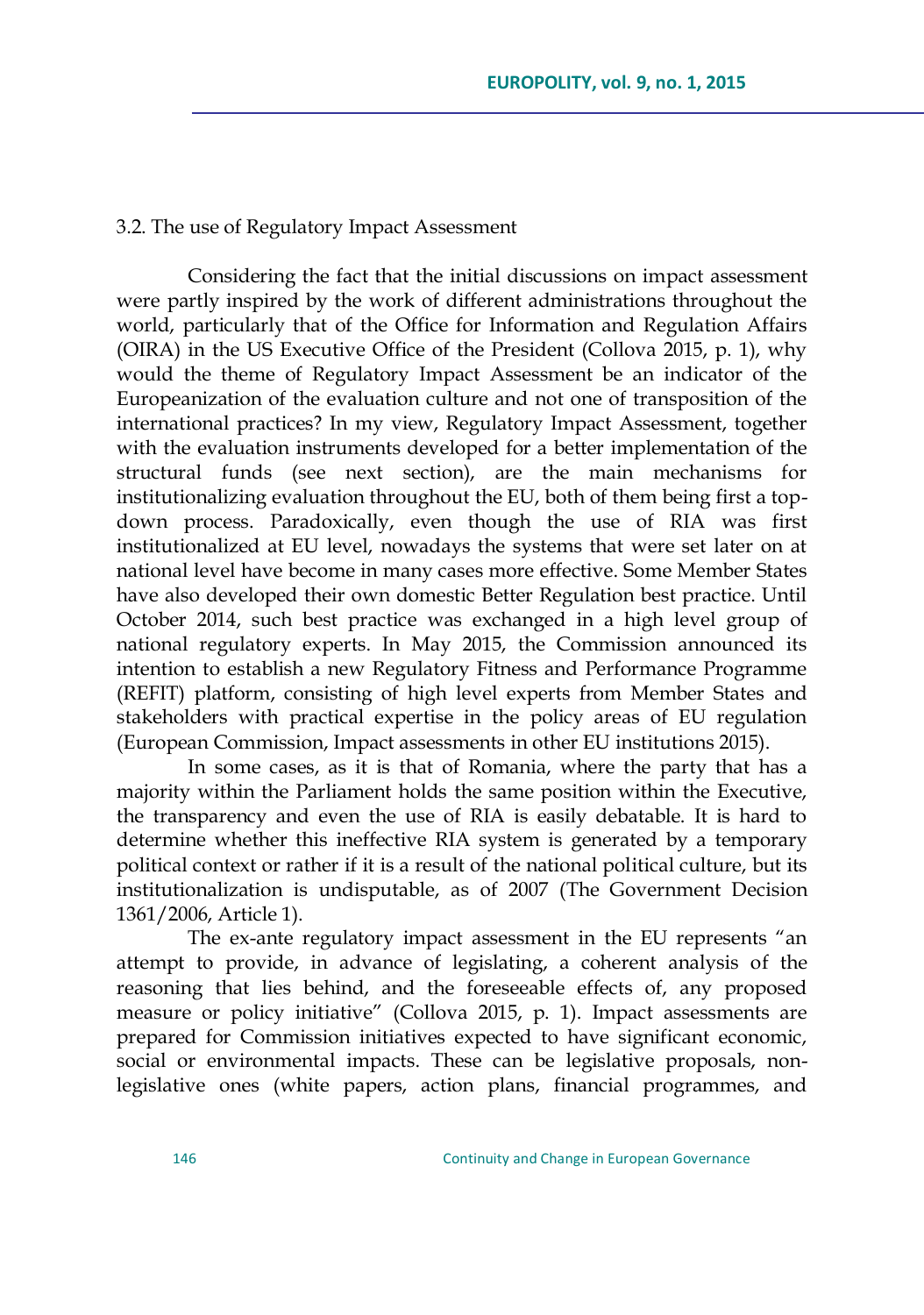negotiating guidelines for international agreements), implementing and delegated acts (European Commission, Impact Assessment 2015). Its history starts in November 2001, when the Mandelkern Group<sup>1</sup> on Better Regulation adopted a series of recommendations. Their view on a better regulation framework was not reconsidering the necessity of having regulations in itself, but that there should be ensured the quality and relevance of its use (Mandelkern Group 2001, p. 1). For achieving the goal of better regulation, it is addressed the whole policy cycle, from its inception to its implementation and review, involving changes in culture, both at the executive and at the legislative level (Mandelkern Group 2001, p. i). They have proposed that starting December 2002 neither the European Parliament nor the Council should not consider the legislative proposals that have not been subject to an agreed impact assessment and that by June 2003 all he Member States should have an effective RIA system (Mandelkern Group 2001, pp. iii-iv). They present the RIA as a part of the ex-ante evaluation process, together with considering all the policy implementation options and the consultation process and that the evaluation should also consider an ex-post phase. On the ex-post evaluation, they are aware of the limits imposed by the use of different evaluation models and methodologies at the national level so even though it is emphasized the use that an ex-post impact assessment might have in the development of new policies, they propose from functional reasons using checklists, such as the one developed by the OECD (Mandelkern Group 2001, pp. 11-12).

The proposals from Mandelken have been later on incorporated in the work for setting the Inter-Institutional Agreement (IIA) on Better Law Making that was signed in 2003 between the European Commission, European Parliament and the Council of Ministers (Collova 2015, p. 1). It is clearly stated in the IIA that the efforts are conducted towards a legislation that is consistent

 $\overline{a}$ 

<sup>&</sup>lt;sup>1</sup> According to the report of the European Court of Auditors on "Impact Assessments in the EU Institutions: Do they support decision making?" the Mandelkern Group is a high level advisory group that consisted of regulatory experts from the Member States and the European Commission. This group was established by the Public Administration Ministers of the Member States in November 2000 and chaired by the Frenchman Dieudonné Mandelkern, a former Member of the Conseil d'état. Among other proposals, the group recommended in 2001 that the Commission should develop a tool for assessing the social, economic and environmental impacts of proposed legislation.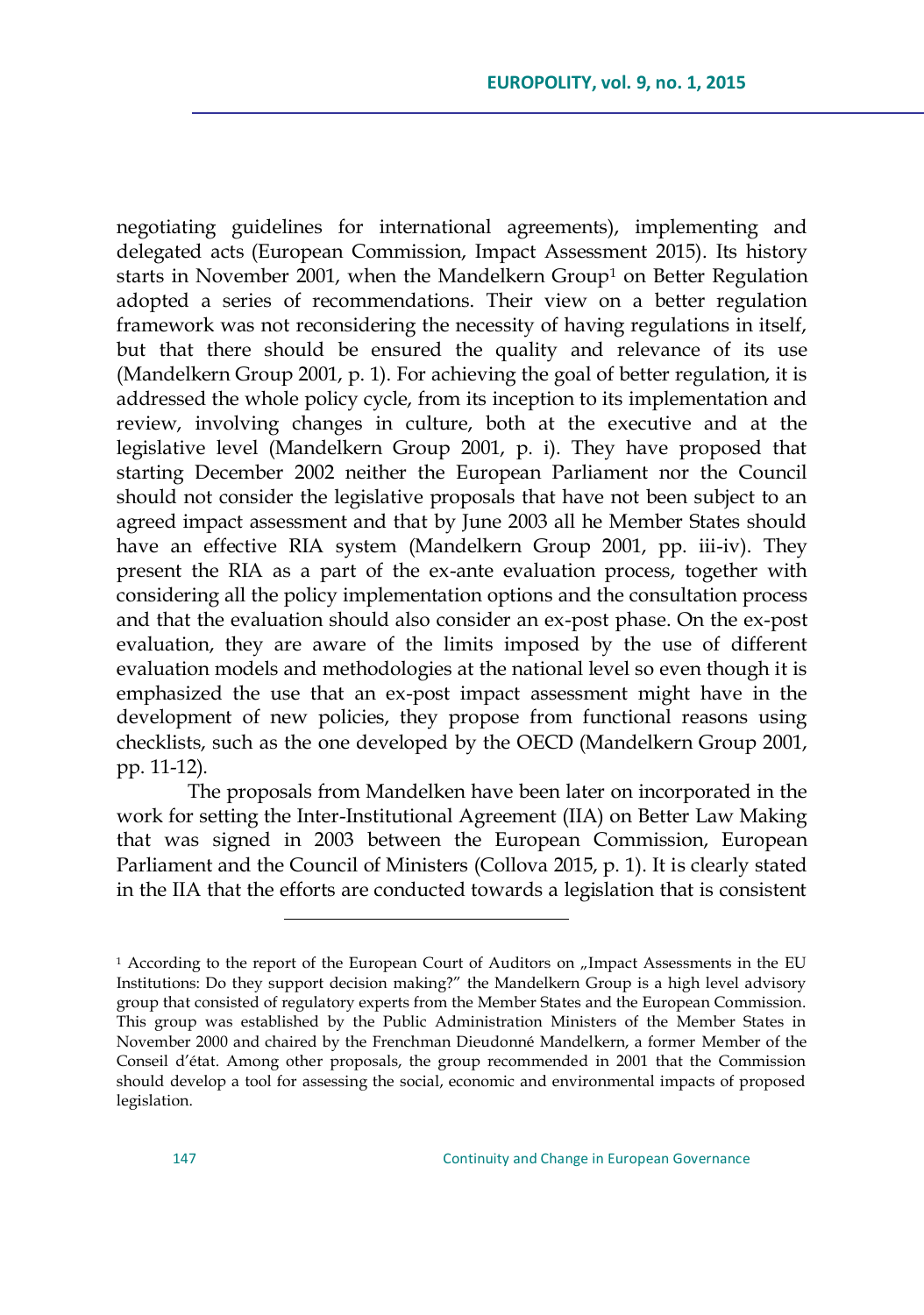with the seven principles denominated in the Mandelken proposal, namely necessity, proportionality, subsidiarity, transparency, accountability, accessibility and simplicity, and that it aims to:

> "ensure that legislation is of good quality, namely that it is clear, simple and effective. The Institutions consider that improvement of the pre-legislative consultation process and more frequent use of impact assessments (both ex ante and ex post) will help towards this objective. They are committed to the full application of the Interinstitutional Agreement of 22 December 1998 on common guidelines for the quality of drafting of Community legislation.

> 28. The three Institutions agree on the positive contribution of impact assessments in improving the quality of Community legislation, with particular regard to the scope and substance thereof.

> 29. The Commission will continue to implement the integrated advance impactassessment process for major items of draft legislation, combining in one single evaluation the impact assessments relating inter alia to social, economic and environmental aspects. The results of the assessments will be made fully and freely available to the European Parliament, the Council and the general public. In the explanatory memorandum to its proposals, the Commission will indicate the manner in which the impact assessments have influenced them.

> 30. Where the codecision procedure applies, the European Parliament and Council may, on the basis of jointly defined criteria and procedures, have impact assessments carried out prior to the adoption of any substantive amendment, either at first reading or at the conciliation stage. As soon as possible after this Agreement is adopted, the three Institutions will carry out an assessment of their respective experiences and will consider the possibility of establishing a common methodology" (The Interinstitutional Agreement on Better Law Making, articles 25, 28, 29, 30).

Furthermore, the IIA brings into force the Mandelken proposal, emphasizing the necessity of having not only a reliable legislative system at European level but also effective national RIA systems:

―Pursuant to the Protocol on the application of the principles of subsidiarity and proportionality, the Commission will take due account in its legislative proposals of their financial or administrative implications, for the Union and the Member States in particular. Furthermore, each of the three Institutions will take into account the objective of ensuring that application in the Member States is appropriate and effective" (The Interinstitutional Agreement on Better Law Making, article 27).

Reference is also made to the possibility of the Parliament and Council choosing to conduct impact assessments on their own amendments. In the subsequent 2006 Inter-Institutional Common Approach to Impact Assessment, the Parliament and Council "undertake to carry out impact assessments, when they *consider this to be appropriate and necessary for the legislative process, prior to the*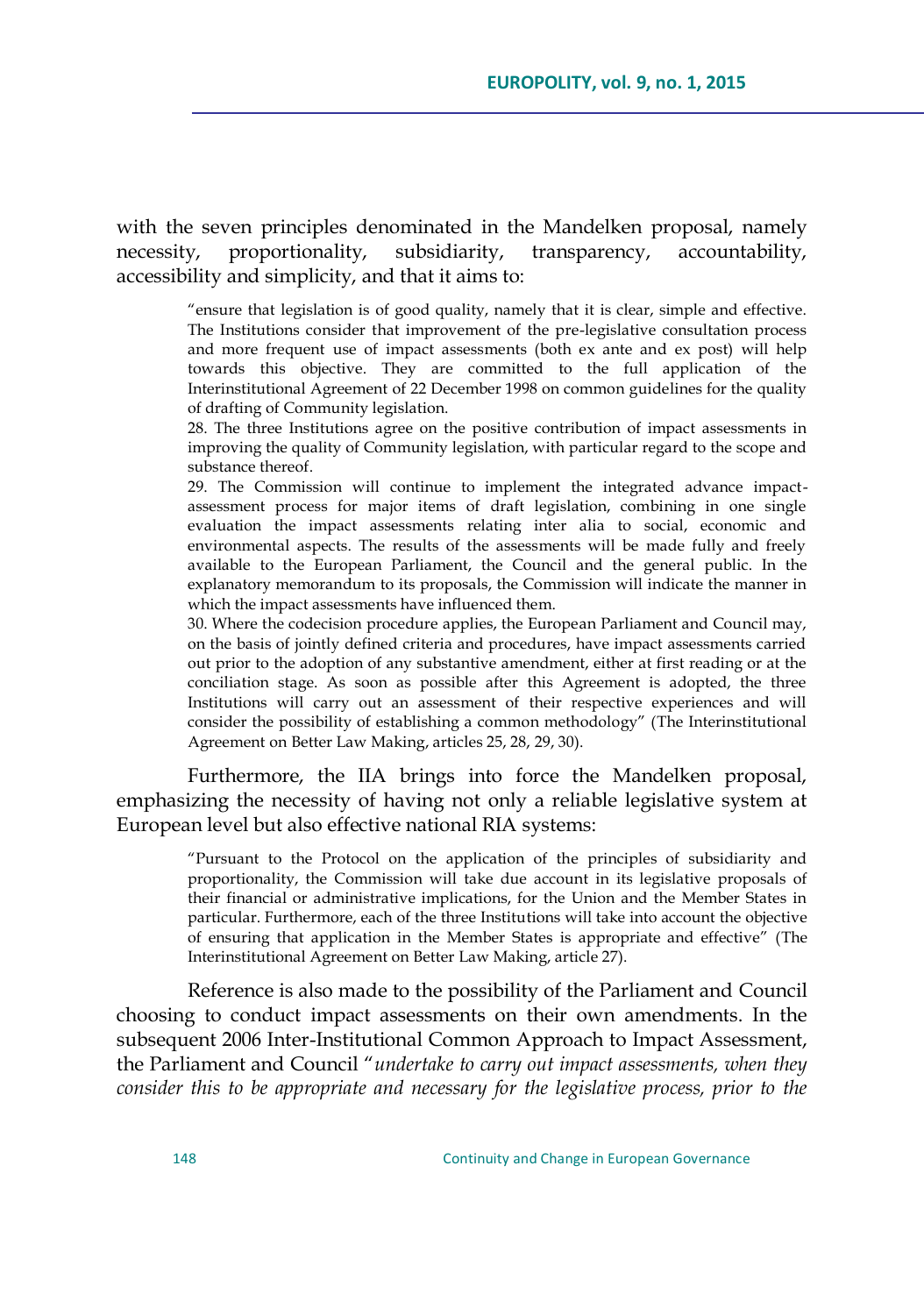*adoption of any substantive amendment*‖ (The Interinstitutional Common Approach to Impact Assessment, paragraph 14).

Another step ahead in the development and consolidation of the use of impact assessments in the EU was the Commission's Internal Impact Assessment Guidelines, issued in 2009 and currently under a reviewing process (starting July 2014) that should reach its end by the end of 2015 European Commission (Impact assessments in other EU institutions, 2015). Its application should have led to a higher quality and use of the IA realised, as well as to a higher degree of coherence of the methodologies used. The surveillance institution over the conformity of the IAs with the Internal IA guidelines is the Impact Assessment Board, constituted in 2007, as a second (and last) filter for checking the quality of an IA, before the Commission's inter-service consultation can be launched. Even though the Internal Commission's rules require that each proposal should be backed up not only by an IA but also by a positive opinion from the IAB, in practice there are cases in which the proposal has passed also with the negative opinion from the Board, nevertheless this one accompanying the proposal (Collova 2015, p. 3). The IAB was formed by five members, out of which one was the Deputy Secretary General and the other four rotating members, were elected, from 2012 onwards from a permanent pool of eight Commission directors. They were sitting in the Board in addition to their regular duties (Collova 2015, p. 2). The rotating members are drawn December 2014, Mr Frans Timmermans, the Vice-President of the Commission, who also has the portfolio of Better Regulations (and thus including the IA component), declared that the IAB is to be reshaped as a Regulatory Scrutiny Board (RSB) that will encompass also a mandate on performing ex-post evaluations. The RSB was set up 19 May 2015, replacing the IAB. The Board is independent of the policy making departments. It is chaired by the Deputy Secretary-General responsible for Better Regulation. In its new set-up, three members will be high-level Commission officials while three members will be recruited from outside the Commission (European Commission, Regulatory Scrutiny Board 2015).

3.3. The evaluation imposed by structural funds

The development of structural funds and that of evaluation policy/policies within the European Union enjoy a common history that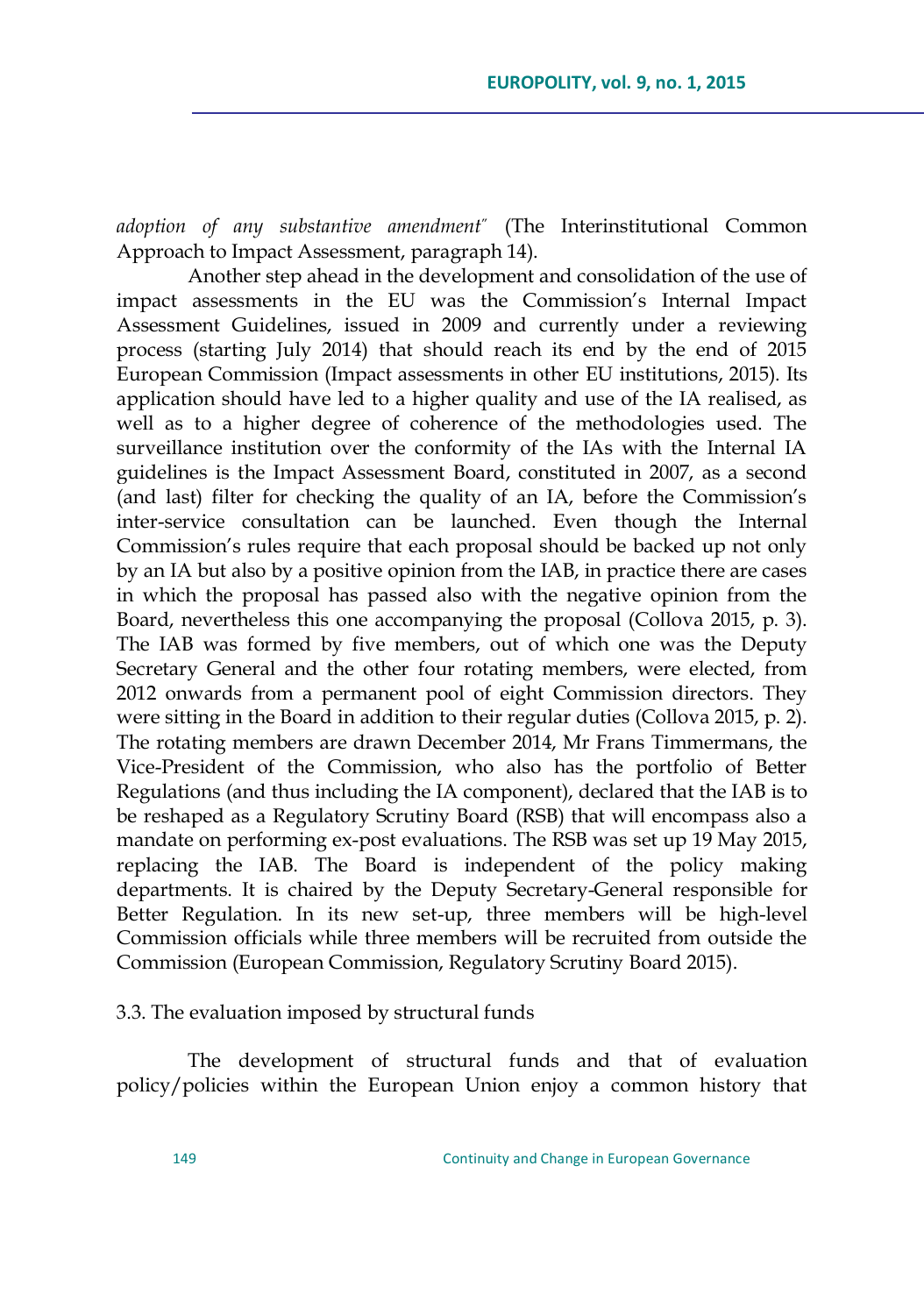started in the age when evaluations were considered equivalent to the performance measurement activities and were concentrated mostly within the project management manuals; the interdependence relationship between the two is better formalized starting 1998 and intensified since 2013, when the European Commission published the guide for evaluating social and economic development (EVALSED). It presents a structured and coherent approach to evaluate the structural funds that aims to regulate:

- ―A legal obligation of donors and programme managers to use evaluation;
- A shared responsibility of different government structures to the overall evaluation process;
- A multi-phase and interconnected evaluation process (ex- ante evaluation, interim, ex -post );
- The involvement of multiple and diverse partners in the implementation and evaluation of programmes;
- A clear relationship between evaluation on the one hand , and programmes and allocation of public funds , on the other" (EVALSED: The Resource for the evaluation of Socio-Economic Development 2013, p. 12).

During these 15 years (1998-2013), there was a significant progress in the crystallization of an evaluation culture particular to the structural funds with respect to the internalization of the obligation to evaluate not only at the supranational level but also at the national one, taking an interest in the use and usefulness of evaluation results but also in using evaluation during all the stages of its implementation (EVALSED: The Resource for the evaluation of Socio-Economic Development 2013, p. 12).

The regulations for the evaluation of Structural Funds have played an important role in the institutionalization of evaluation at Member State level and also in the development of the evaluation capacity, the pressure being exerted from top to bottom, which inevitably led to some criticisms, among which we will mention the one from Nicoletta Stame who wrote about the weak use of national level evaluation and poor data correlation between the supranational and national level (Stame 2004, p. 63).

In the financial period 2007-2013 it has become visible that evaluations pass from the compliance zone to adapt themselves to national needs; in the 2014-2020, the Performance Measurement Framework Agreement according to which the reserve of 6% was reallocated was proposed by Member States and agreed by the Commission.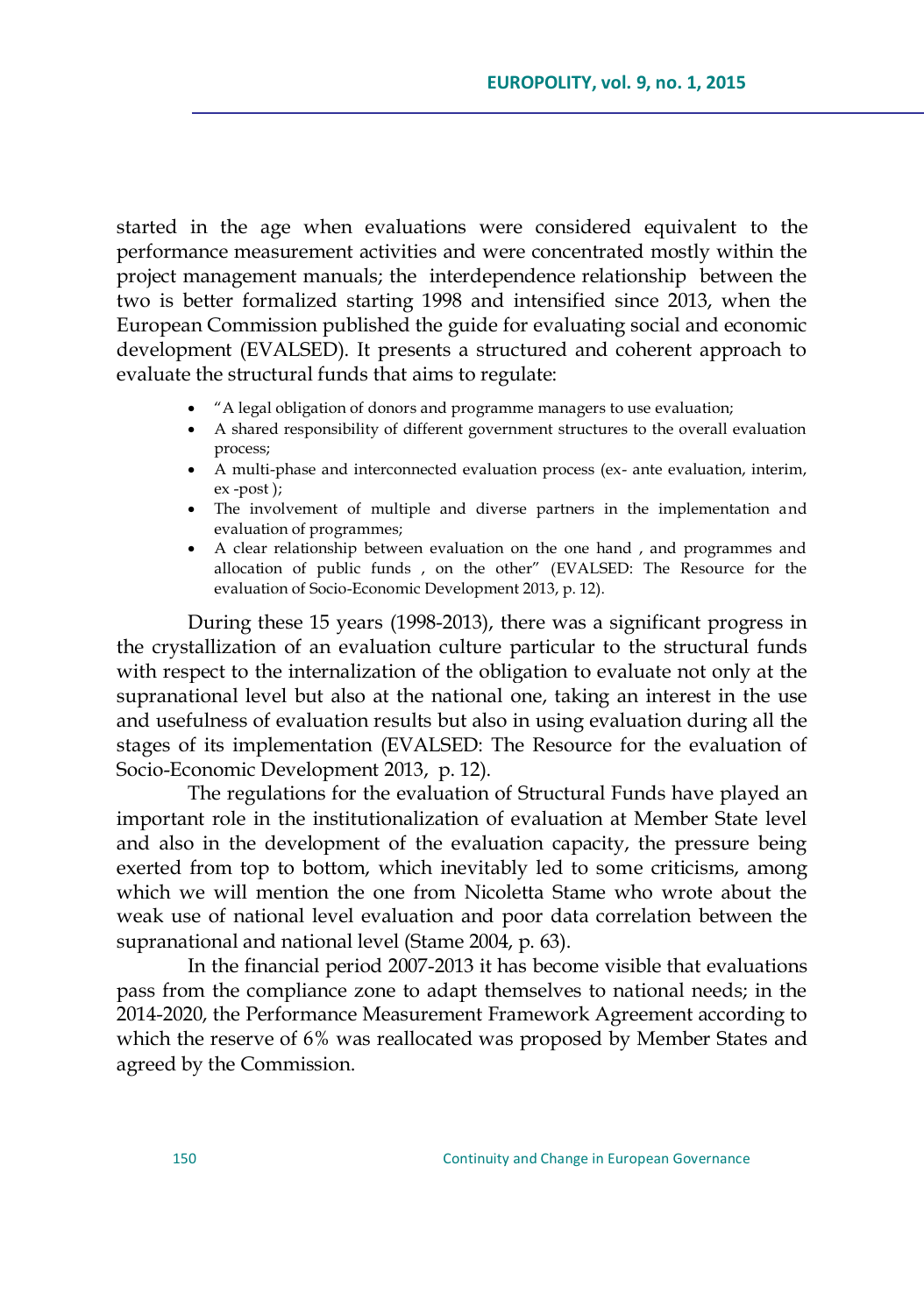| 1989-1993                                                                                                                                                                              | 1994-1999                                                                                                                                                                                                                                                                                                              | 2000-2006                                                                                                                                                                                                                                                                                                                                                                                           | 2007-2013                                                                                                                                                                                                                                                                                                                                                                                                                                       | 2014-2020                                                                                                                                                                                                               |  |  |
|----------------------------------------------------------------------------------------------------------------------------------------------------------------------------------------|------------------------------------------------------------------------------------------------------------------------------------------------------------------------------------------------------------------------------------------------------------------------------------------------------------------------|-----------------------------------------------------------------------------------------------------------------------------------------------------------------------------------------------------------------------------------------------------------------------------------------------------------------------------------------------------------------------------------------------------|-------------------------------------------------------------------------------------------------------------------------------------------------------------------------------------------------------------------------------------------------------------------------------------------------------------------------------------------------------------------------------------------------------------------------------------------------|-------------------------------------------------------------------------------------------------------------------------------------------------------------------------------------------------------------------------|--|--|
| <b>Evaluation Ex-ante</b>                                                                                                                                                              |                                                                                                                                                                                                                                                                                                                        |                                                                                                                                                                                                                                                                                                                                                                                                     |                                                                                                                                                                                                                                                                                                                                                                                                                                                 |                                                                                                                                                                                                                         |  |  |
| Ex - ante analyzes<br>the<br>are<br>of<br>responsibility<br>member states for<br>each programme.<br>The<br>Commission<br>may develop their<br>own analysis, but<br>there is no binding | Ex-ante evaluation is<br>carried out through<br>partnership<br>a<br>between<br>the<br>Member State and<br>Commission,<br>the<br>with the obligation<br>include<br>to<br>environmental<br>impact.                                                                                                                       | Ex-ante evaluation lies<br>mainly<br>in<br>the<br>responsibility<br>of<br>Member States with its<br>purpose is<br>clearly<br>defined. The emphasis<br>is on inclusion in the<br>evaluation of issues<br>related<br>to<br>environmental impact,<br>gender equality and<br>labour market                                                                                                              | No<br>major<br>from<br>changes<br>the<br>previous<br>period                                                                                                                                                                                                                                                                                                                                                                                     | Same<br>during<br>as<br>2007-2013,<br>with<br>a<br>stronger<br>focus<br>on<br>an<br>approach centred on<br>results<br>and<br>understanding<br>of<br>the logic of<br>the<br>intervention                                 |  |  |
| <b>Interim Evaluation</b>                                                                                                                                                              |                                                                                                                                                                                                                                                                                                                        |                                                                                                                                                                                                                                                                                                                                                                                                     |                                                                                                                                                                                                                                                                                                                                                                                                                                                 |                                                                                                                                                                                                                         |  |  |
| There<br>is<br>no<br>obligation<br>to<br>complete it                                                                                                                                   | Interim evaluations<br>required<br>for<br>are<br>programmes with an<br>implementation<br>period exceeding 3<br>They<br>years.<br>are<br>made<br>by<br>independent<br>appraisers. They do<br>a critical analysis of<br>monitored data and<br>measure the level of<br>achieving<br>the<br>objectives up to that<br>point | The<br>management<br>authority is responsible<br>for<br>carrying<br>out<br>interim evaluation in<br>partnership with the<br>Commission. The latter<br>decides the relevance<br>assessment.<br>A<br>first<br>interim evaluation is<br>carried out by the end<br>of 2003 by independent<br>appraisers.<br>Subsequently<br>the<br>information is updated<br>in 2005 to prepare the<br>final evaluation | Member<br><b>States</b><br>are responsible<br>continuous<br>for<br>evaluation<br>in<br>consultation<br>with<br>the<br>Commission.<br>They<br>are<br>encouraged<br>to<br>build their own<br>evaluation plans<br>and the focus<br>from<br>moves<br>compliance<br>to<br>approach<br>an<br>based on need.<br><b>States</b><br>Member<br>should evaluate<br>based<br>on the<br>information<br>needs they have<br>in a particular<br>juncture in time | Evaluations<br>are<br>required for each<br>priority, so that their<br>contribution<br>to<br>achieving<br>the<br>objective<br>be<br>can<br>valued. A report is<br>requested by the end<br>of 2021 for each<br>programme. |  |  |
| Ex-post evaluation                                                                                                                                                                     |                                                                                                                                                                                                                                                                                                                        |                                                                                                                                                                                                                                                                                                                                                                                                     |                                                                                                                                                                                                                                                                                                                                                                                                                                                 |                                                                                                                                                                                                                         |  |  |
| should<br>It<br>be<br>conducted<br>at<br>national level but in<br>most cases it is not                                                                                                 | Commission<br>The<br>and Member States<br>must carry out in<br>partnership an ex-                                                                                                                                                                                                                                      | The Commission has<br>primary responsibility<br>for the ex-post, which<br>it performs together                                                                                                                                                                                                                                                                                                      | Nu<br>modifications<br>compared to the<br>2000-2006                                                                                                                                                                                                                                                                                                                                                                                             | There<br>are<br>no<br>changes,<br>although<br>the<br>existence<br>of<br>that<br>reports                                                                                                                                 |  |  |

## **Table 1. Evolution of Regulation regarding the Evaluation Process of Structural Instruments**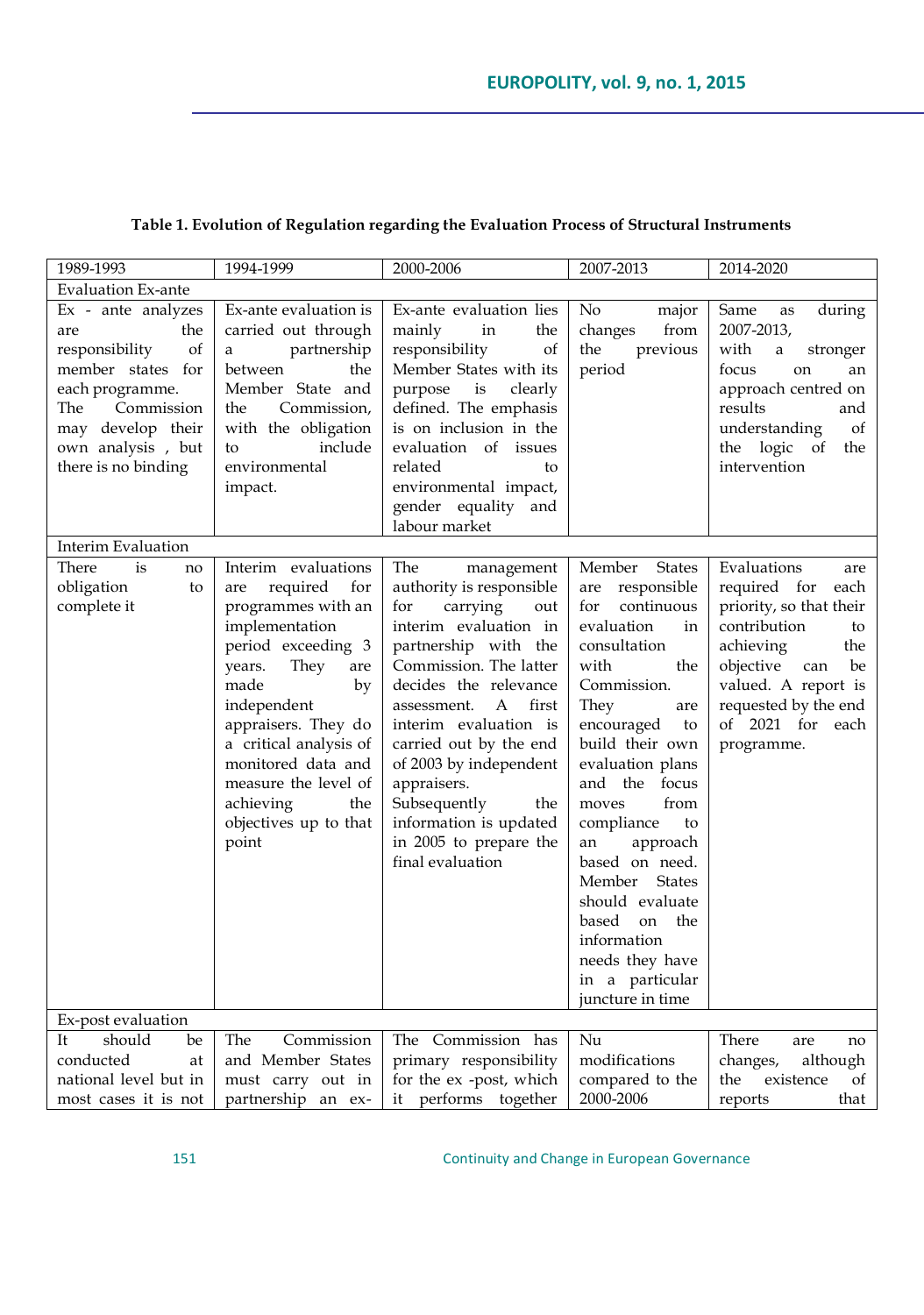| accomplished.                           | evaluation<br>post<br>which aims at the<br>of<br>the<br>impact<br>with<br>measures<br>report to the given<br>objectives. | the<br>Member<br>with<br>States. The objective of<br>evaluation<br>the<br>is<br>defined, and it is being<br>conducted<br>by<br>an<br>independent appraiser<br>within three years from<br>the completion of the                                                                                                                                           | period,<br>except<br>for the fact that<br>final<br>the<br>evaluation must<br>completed<br>be<br>within a period<br>of<br>one<br>year<br>shorter - 2015, at | $\bf{summarize}$<br>each<br>programme<br>evaluations<br>will<br>produce<br>new<br>a<br>material<br>for<br>evaluation.                                                                                                                                                                                                                                                                                                                                                                                                                                                                                                                |
|-----------------------------------------|--------------------------------------------------------------------------------------------------------------------------|----------------------------------------------------------------------------------------------------------------------------------------------------------------------------------------------------------------------------------------------------------------------------------------------------------------------------------------------------------|------------------------------------------------------------------------------------------------------------------------------------------------------------|--------------------------------------------------------------------------------------------------------------------------------------------------------------------------------------------------------------------------------------------------------------------------------------------------------------------------------------------------------------------------------------------------------------------------------------------------------------------------------------------------------------------------------------------------------------------------------------------------------------------------------------|
|                                         |                                                                                                                          | programme period.                                                                                                                                                                                                                                                                                                                                        | the same time<br>when expenses<br>for the period<br>should also be<br>finalized.                                                                           |                                                                                                                                                                                                                                                                                                                                                                                                                                                                                                                                                                                                                                      |
| The performance reserve<br>Not existing | Not existing                                                                                                             | Until March 31, 2004,<br>4% of the allocation for<br>Member<br>each<br><b>State</b><br>been<br>which<br>has<br>retained at the start of<br>programme<br>the<br>is<br>allocated<br>to<br>programmes<br>considered<br>to<br>be<br>successful, based on an<br>evaluation made by the<br>Commission based on<br>proposals made<br>by<br><b>Member States</b> | Performance<br>Reserve<br>is<br>for<br>optional<br><b>Member States</b>                                                                                    | The<br>performance<br>reserve<br>was<br>by<br>the<br>proposed<br>Commission in late<br>2013, and in 2014 a<br>reserve of 6% was<br>the<br>approved,<br>at<br>disposal of Member<br>based<br><b>States</b><br>on<br>annual performance<br>monitoring and the<br>evaluation made in<br>2019<br>by<br>the<br>Commission.<br>Member States may<br>spend<br>the<br>performance reserve<br>based<br>on<br>an<br>amendment to the<br>budget<br>originally<br>planned on those<br>priorities<br>and<br>approved<br>by<br>the<br>Commission.<br>(Guidance<br>Fiche.<br>Performance<br>Framework Review<br>and Reserve in 2014-<br>2020, 2014) |

*Source: EVALSED 2013, p. 14*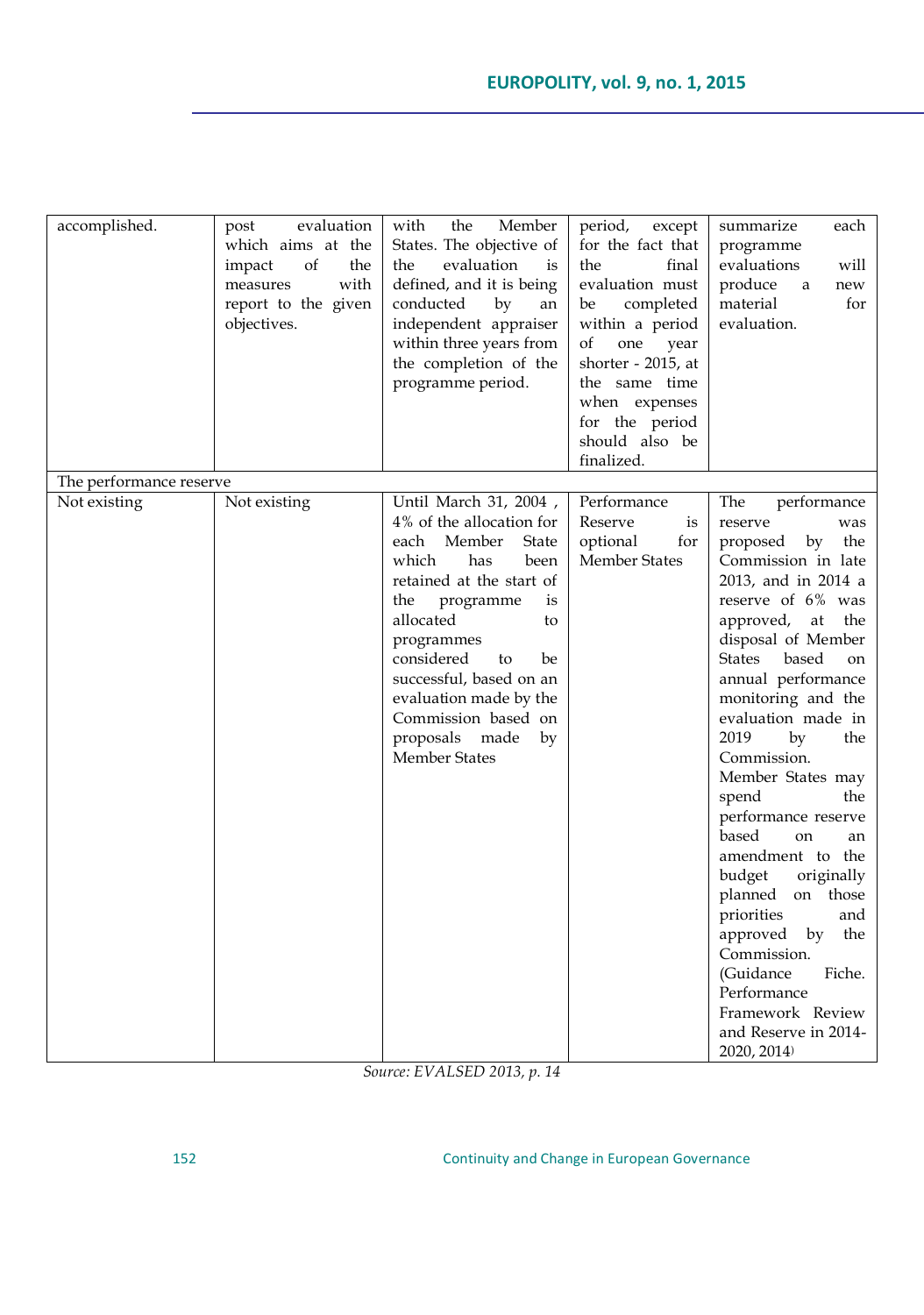### 3.4. The existence of supranational professional evaluation societies

The European Evaluation Society (EES) was founded in 1992 and it is statutory since 1996, benefiting from the support of the Netherlands Court of Audit and the Belgian Insurance Executive Secretary until 2003. The EES mission is to promote theory, practice and use of a qualitative evaluation within the European space, without being limited solely to qualitative methods. In 2008, an interest in establishing a network of National Evaluation Societies (NESE) was put forward, and the Société Française d'Evaluation took the leadership of the initiative. In 2010, the structure and the establishment of a joint action plan were formalized. Both the European Evaluation Society and the Network of Cooperation for national evaluation societies were established in view of a social need perceived both by academia and national auditors' bodies (Bustelo and Saunders 2014). While there are European and national institutions supporting the activities of the two entities and collaborating with them to develop some joint projects (training of officials, conduct studies and dissemination events), it is important to note that the two initiatives were not designed to be a non-governmental face of the European public agenda regarding evaluation, but one whose objectives converge on the same point. European Evaluation Society assumes primarily projects leading to the enhancement of theories, methods and professional achievement, developing an ethical guide and the profile of an evaluator. NESE acts as a complement, assuming the strong role in the examination and development of the evaluation capacity at the national level.

The collaboration between NESE and EES creates a vertical transfer, both top-down and bottom up, following which there is a tendency both to homogenize professional standards and, paradoxically, to dilute the national footprint. The differences lie more in how the evaluator is trained and how he relates to the use of certain specific methods than in his nationality.

It is interesting the evolution over time regarding the policies on regulating the profession of evaluator. In 2003, there were made efforts towards the professionalization of the evaluation practice, without having a regulatory act of the profession. After a discussion of the board members of the European Evaluation Society, Thomas Widmer elaborated a document regarding the policy on standards, guides and principles, pointing out the position of the EES.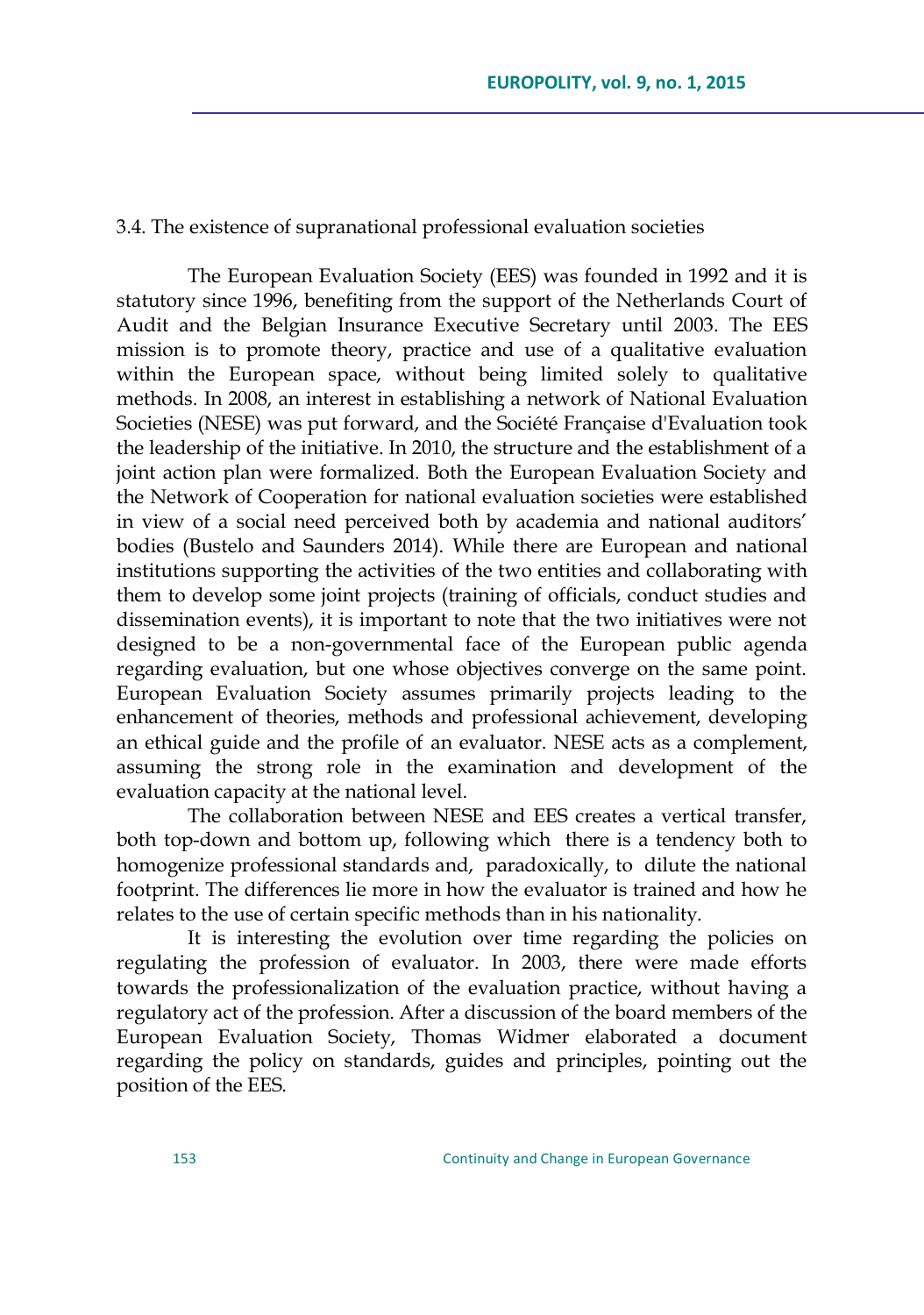―….does not have the intention of establishing EES standards of any kind on its own or to declare any specific or existing standards as a qualification for EES membership. EES acknowledges the cultural diversity within Europe that hinders the creation of meaningful, Europe-wide standards. Instead, the EES will primarily act as a platform for mutual exchange and as a promoter of standards where EES support is asked by other parties" (Bustelo 2006, p. 438).

During the last 12 years, the EES put itself on the map as a safe keeper of the diversity among the communities of evaluators throughout Europe, trying to offer just a framework for the transfer of evaluation knowledge and practices, leaving the setting of standards in the hand of the National Evaluation Societies. In the same time, having such a big demand for evaluations from the side of European Institutions and bodies, the profession of evaluator in EU got to be a very mobile one. Evaluators need therefore a common ground of work among the national communities so that they can ease their work on one hand and enhance the way this profession is perceived, valued, and praised on the other hand. One cannot expect the raise in the demand for evaluations if there is no predictability and quality assurance in terms of what the client gets.

In April 2015, EES makes a big step forward, making public a capabilities framework of the evaluator. It took 6 years to get to a common understanding of how professional evaluators should look like in terms of knowledge, practice and attitudes. Based on a survey launched in 2009, a follow-up questionnaire in 2011, panels in the EES 2010 conference in Prague, the EES 2012 conference in Helsiniki and discussions within the NESE, the EES capabilities framework are setting a common ground of work. The purpose of this is to enhance the quality of evaluations, beyond the application of standards and guidelines, as well as to strengthen the sense of identity among evaluators (The EES Evaluation Capabilities Framework 2015, p. 2).

―The EES surveys brought out the notion that complementary initiatives would be needed to promote evaluation excellence. Towards enhancing the quality of evaluation practice the surveys disclosed exceptionally strong support for harmonized evaluation guidelines across borders, sharing of good practices through connectivity among evaluators, mentoring and improved access to quality assurance advice. Next in line was enhanced access to quality training and greater availability of academic offerings at the MA and PhD levels. The final piece of the puzzle is evaluator peer review and designation" (The EES Evaluation Capabilities Framework 2015, p. 3).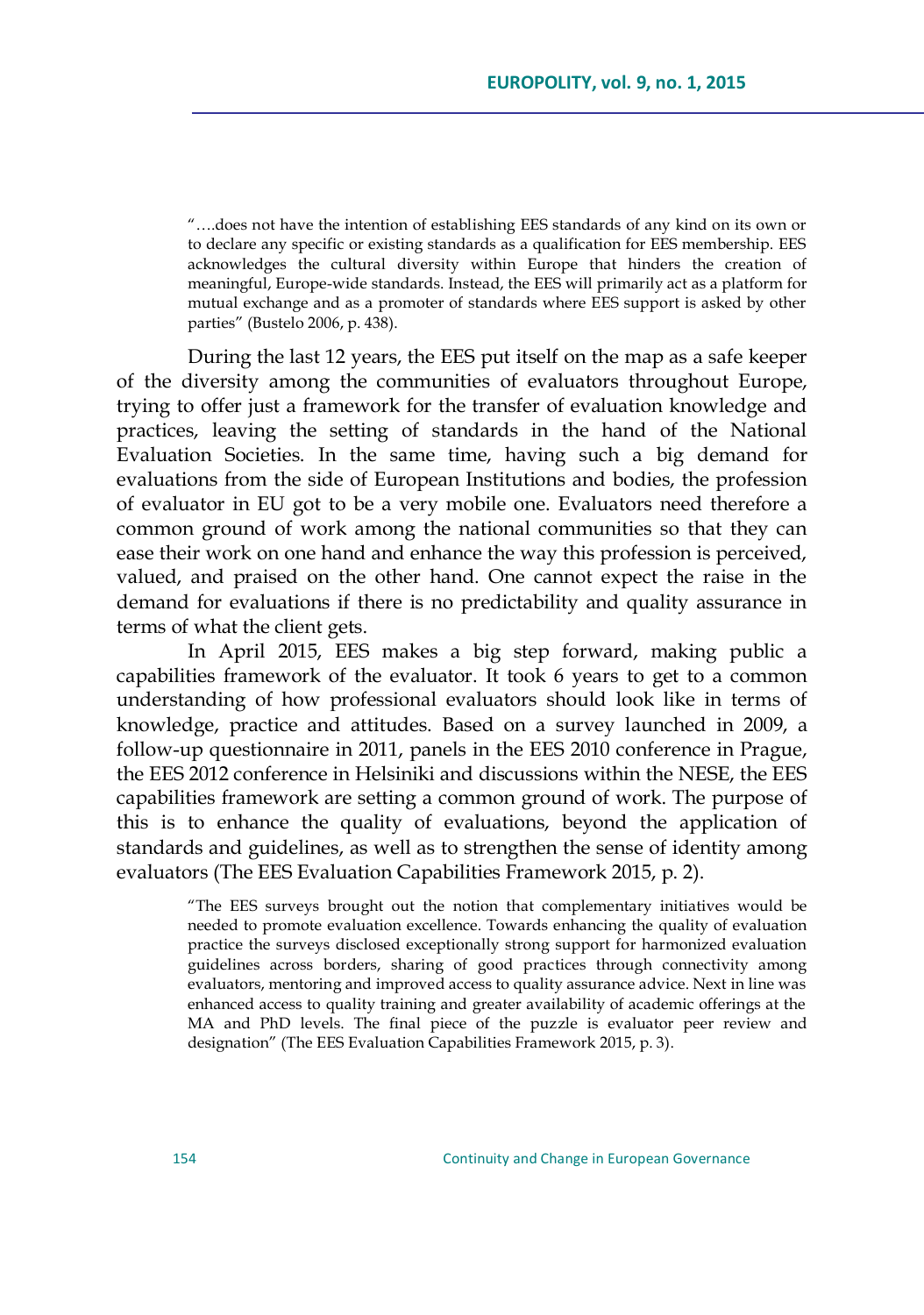## **4. BOTTOM-UP AND HORIZONTAL NATIONAL PRACTICES IN THE PROCESS OF EUROPEANIZATION OF THE EVALUATION CULTURE**

In the European space, there was a pressure targeted both vertically from bottom-up as well as horizontally, towards integrating the evaluation culture as part of the Europeanization process and at the same time towards an Europeanization of the evaluation culture. At an institutional level, there have been consistently supported initiatives by the audit offices and national Finance ministries. If initially the motivation for the development of the evaluation capacity was that of identifying a new mechanism of legitimacy, subsequently other functions were engaged and refined in the last 5 years for the purpose of determining the net impact generated by certain policies. Together with the development of new methods specific to evaluation and individualizing it as a discipline, there appeared the need to designate specific institutions responsible for planning and managing the national evaluation systems. Aside from, but in tandem with institutional pressures, we would consider the importance of the pressures imposed by the more or less formalized professional evaluation communities, this transversal factor that facilitates the exchange of know-how in a network of actors in which nationality remains an element that emerges only during the exchange of business cards.

### **5. CONCLUSIONS**

Through this paper I try to formulate a response that addresses two issues that I find fundamental to the maturation of the evaluation culture in the European space. The first is questioning the very existence of a European culture of evaluation and the way in which the Europeanization process determined or influenced it. The second theme already places us in the scenario of an existing European culture of evaluation and in the context of a confrontation between the emergence of an evaluation culture in the European space as a result of a process of inter- and intra-continental syncretism and its formation through a mimetic, imitationalist process.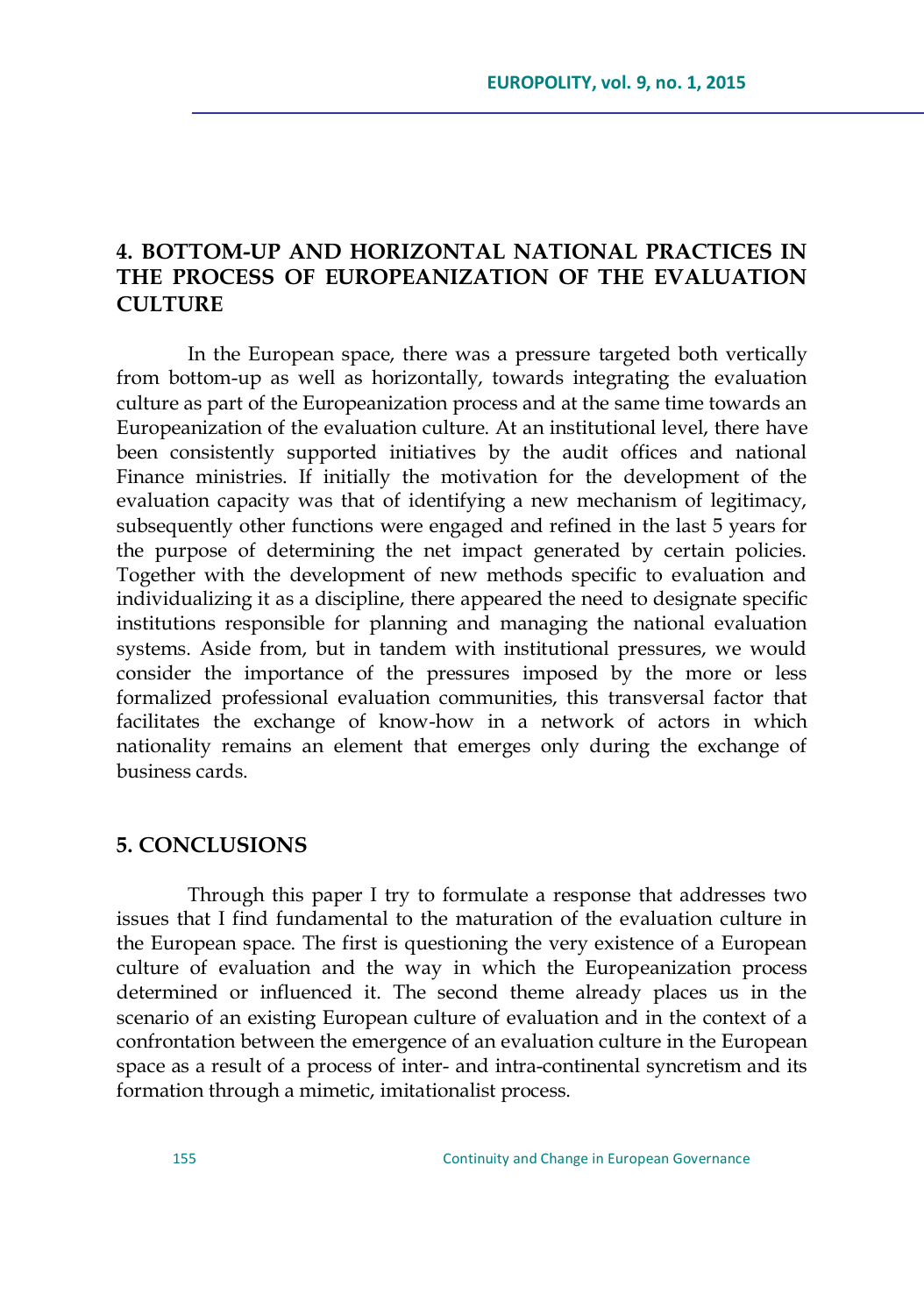In the debate on the existence of a European culture of evaluation and not (only) that of European cultures of evaluation that are ascribed to national areas, we find relevant the existence of a system of evaluation at European level, one consisting of a network of institutions involved formally or informally in evaluation processes, where there is at least one organization with the assumed role of managing the system (in this case the European Commission). Associated with this system are the practices of professional evaluation communities that, as Toulemonde notes, are different only in so far as they are associated with different stages of maturation of the evaluation culture. The Mandala is completed through the development of a discipline of evaluation and the existence of theoretical fundamentals underlying the community of evaluators, currently having 16 university training programmes in Europe (European University-based study programmes in evaluation 2012). Although the net impact on the development of an evaluation culture in the European space cannot be assigned to the Europeanization process because it acts convergent with the globalization process, we systematized the factors determining the Europeanization process of the evaluation culture. Among these, the establishment and refinement of a system of evaluation of the Structural Funds is notable as it introduces the mandatory evaluation process in planning and implementing programmes, this being internalized both by the European and the Member State administrative apparatus. But a crisis about maximizing the use of evaluations is looming, as they are currently used mainly for internal information and for a better understanding of the programme, while the political function of legitimization before legislative bodies, the one for which they were initiated, it is served only formally. Topdown pressure applied by the Structural Funds and other international bodies is reinforced by the bottom up and horizontally acting pressure that is put at the institutional level through the national audit offices, Finance ministries and later on by organizations within the central office that are dedicated to evaluation. International organizations and professional evaluation societies have made their own contributions in defining standards and best practices in a multilateral complex context, where defining the evaluation agenda becomes an exercise of soft power and properly dividing resources.

I propose the hypothesis of imitationalism in defining the nature of the evaluation culture in the European space, as the influence brought by the North American culture of evaluation since the early 1970's is undeniable.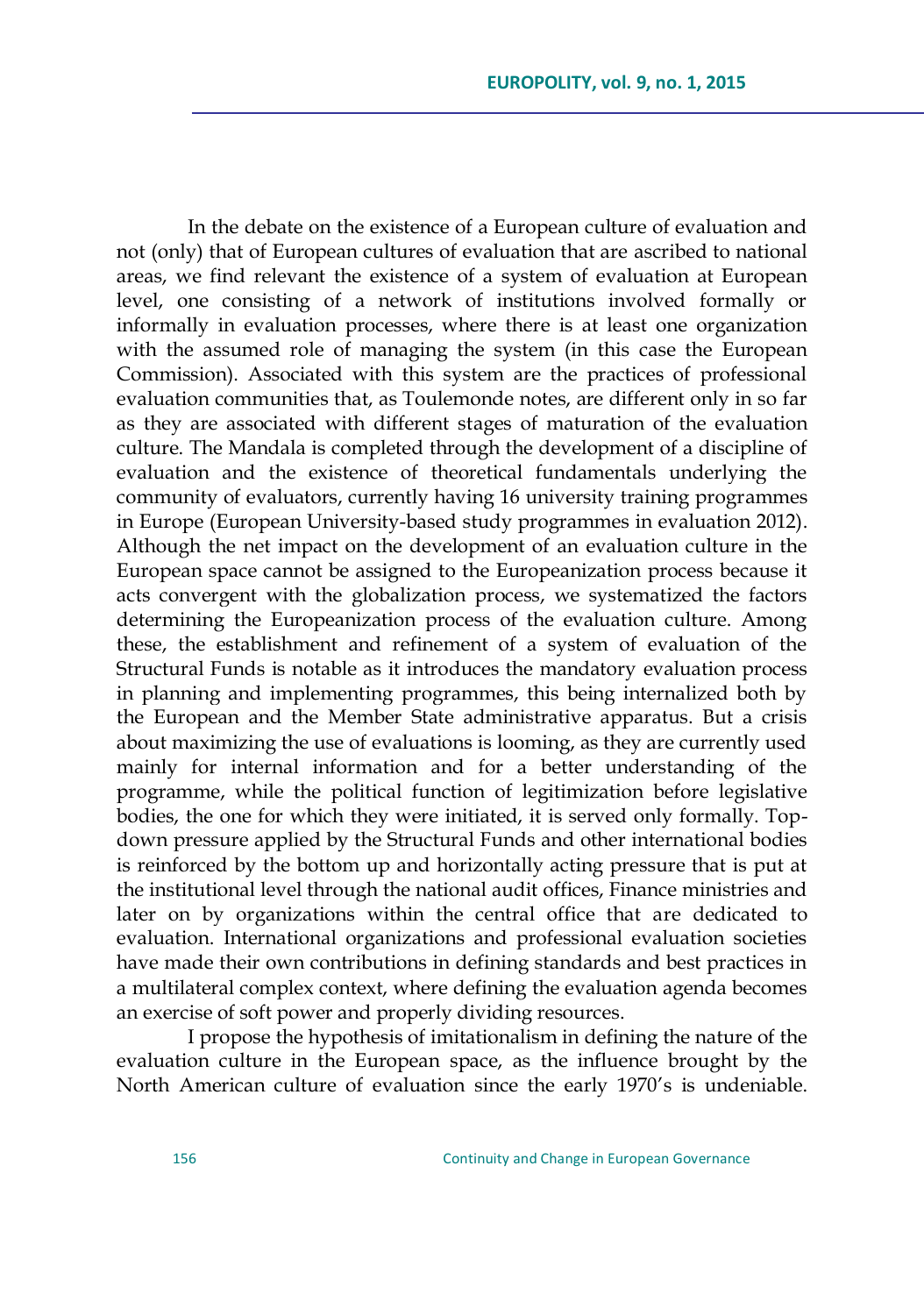Whether there existed or not the intention of taking on mimetic practices does not have much relevance, given the fact that political culture and management realities led to the need to transpose them in order to be internalized in the European institutional system. An important role in the creation and implementation of incremental transfer of practices and approaches has been played by the professional and academic communities, given their role as the intercontinental carriers of information and subsequently creating pressure from the bottom up and horizontally in order to adjust the existing norms. Should, therefore, the European evaluation culture be considered an inter- and intracontinental mosaic, one in which the practices imposed by international financing bodies tacitly coexist with the remaining perpetuated ones from the North American substrate and those resulting from the national evaluation communities? The comparison with a mosaic reveals the coexistence of different elements that have the ability to operate in unity without losing their own identity.

I find the metaphor of a pop-art<sup>1</sup> Europeanization process as being the one that best displays the dynamics of the European processes resulting in the emergence of a specific evaluation culture while maintaining the reserves given by the limitations of adjusting the notion to a different field. Although the influences on the European evaluation space have multiple origins, coming via different actors (state and non-state), from different areas (the emergence of professional evaluation societies with regional vocation on all continents) and promoting different approaches, sometimes divergent, they cannot coexist without going through a process of Europeanization which involves modelling, influencing and adjusting themselves to the context in which they become one and are given therefore a new institutional life.

### **ACKNOWLEDGEMENT**

 $\overline{a}$ 

A former version of this paper was published in the book "Europeanization. Governance and Security Studies" ("Europenizarea. Studii

<sup>1</sup> Pop-art is the artistic movement that introduces images and characters from pop culture to the fine arts, thus gaining a new life by being introduced into other contexts, whether in association with other characters or in isolation.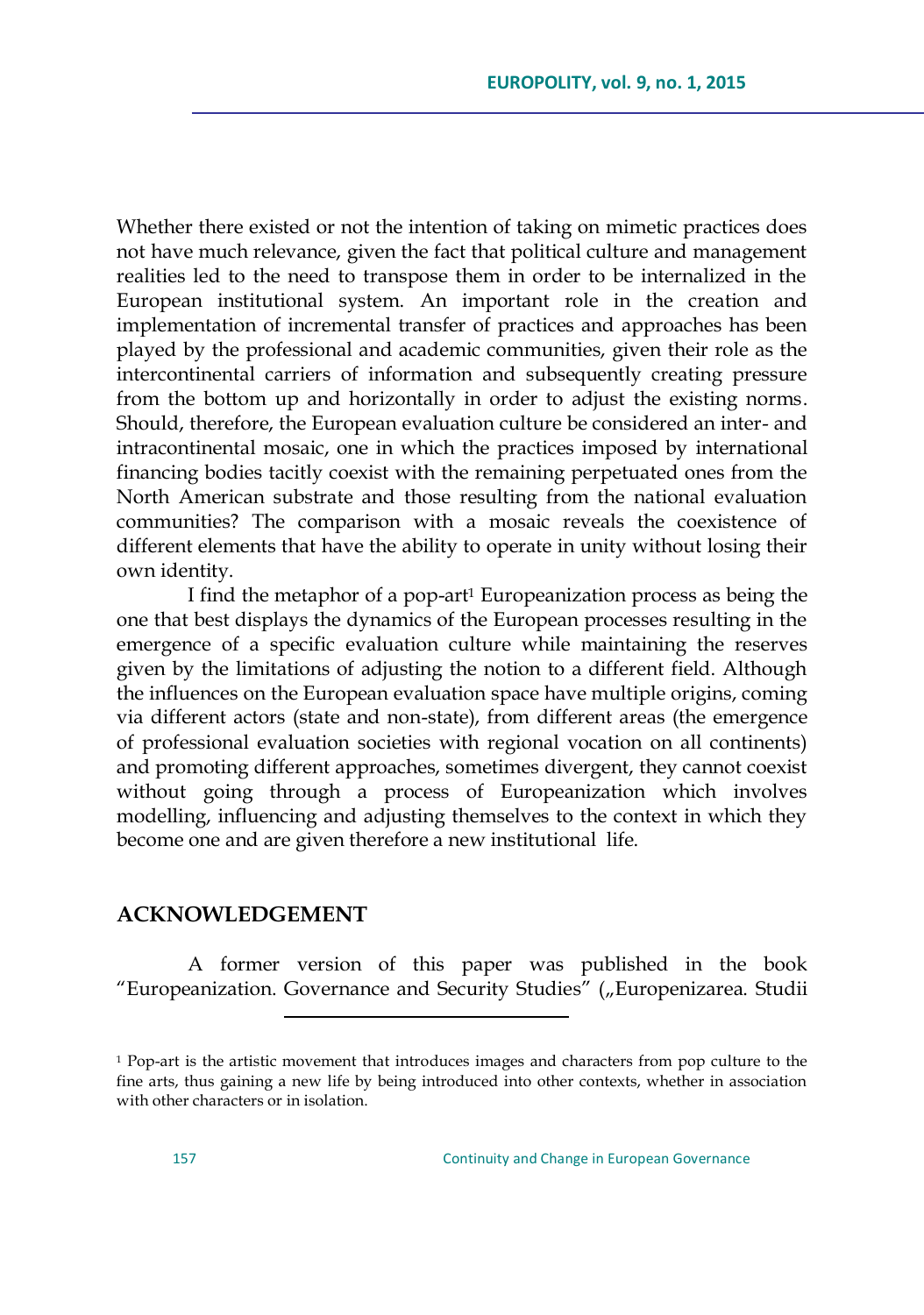de guvernare și securitate‖) coordinated by George Anglițoiu and published by CH Beck in January 2015. The research was conducted through the institutional grant "Improving organizational performance and the management of change through an empowerment evaluation model" (―Creșterea performanței organizaționale și optimizarea proceselor de schimbare prin aplicarea unui model de evaluare de tip capacitativ") financed by the National University of Political Studies and Public Administration.

## **REFERENCES**

- Brandon, Paul and Nick Smith (eds.). 2008. *Fundamental Issues in Evaluation*. London: The Guilford Press.
- Bustelo, Maria. 2006. The Potential Role of Standards and Guidelines in the Development of an Evaluation Culture in Spain. In *Evaluation* 12.
- Copestake, James. 2014. Credible Impact Evaluation in complex contexts: Confirmatory and exploratory approaches. In *Evaluation* 20.
- Forss, Kim and Claus Rebien. 2014. Is there a Nordic/Scandinavian evaluation tradition?. In *Evaluation* 20.
- Hojlun Steven. 2014. Evaluation use in evaluation systems the case of the European Commission. In *Evaluation* 20.
- **•** Ion, Oana Andreea. 2013. *Guvernanta Uniunii Europene. Abordări actuale.* Bucharest: Polirom.
- Leew, Frans and Jan-Eric Furubo, "Evaluation Systems: What are they and why study them?". *Evaluation* 14(2008).
- Radaelli, Claudio. 2003. The Europeanization of Public Policy. In Featherstone, Kevin and Claudio Radaelli (eds.). *The Politics of Europeanization*. Oxford: Oxford University Press. Pp. 27-56.
- Rutkowski, David and Jason Sparks. 2014. The new scalar politics of evaluation: An emerging governance role for evaluation. In *Evaluation* 20.
- Stame, Nicoletta. 2008. The European Project, Federalism and Evaluation. In *Evaluation* 14.
- Stame, Nicoletta. 2004. Theory-based Evaluation and Types of Complexity. In *Evaluation* 10.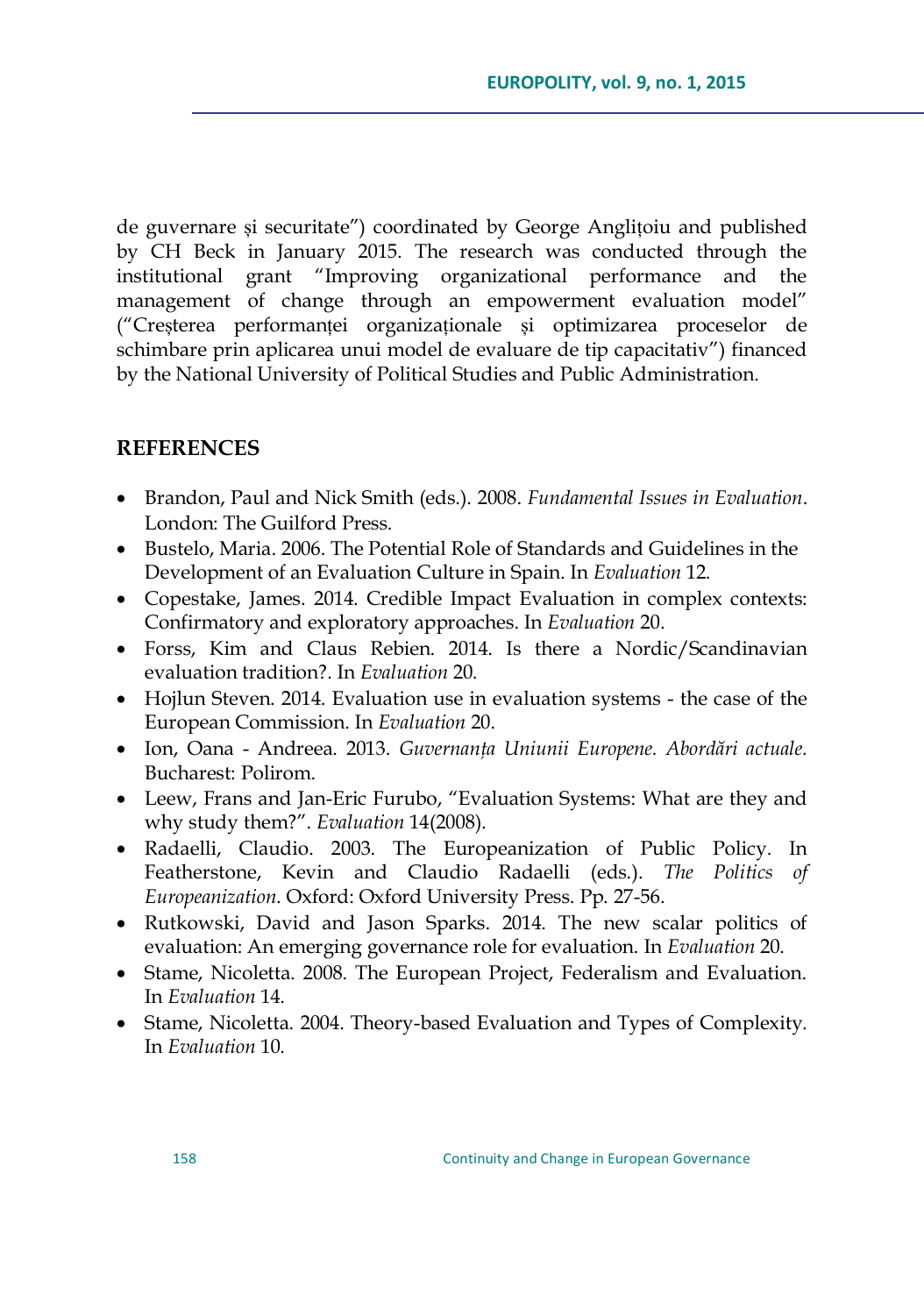## **Public documents**

- EVALSED: The Resource for the evaluation of Socio-Economic Development. 2013 (September).
- Guidance Fiche. 2014. Performance Framework Review and Reserve in 2014-2020. Final version - 14th of May 2014, [http://ec.europa.eu/regional\\_policy/sources/docgener/evaluation/pdf/](http://ec.europa.eu/regional_policy/sources/docgener/evaluation/pdf/guidance_performance_framework.pdf) [guidance\\_performance\\_framework.pdf](http://ec.europa.eu/regional_policy/sources/docgener/evaluation/pdf/guidance_performance_framework.pdf) accessed 15 January 2015.
- Mandelkern Group on Better Regulation, Final Report. 2001 (November 13), http://ec.europa.eu/smartregulation/better\_regulation/documents/mandelkern\_report.pdf (accessed 20 June 2015).
- The Romanian Government Decision 1361/2006.
- The Interinstitutional Agreement on Better Law Making, articles 25, 28, 29,30, [http://eur-lex.europa.eu/legal](http://eur-lex.europa.eu/legal-content/EN/TXT/?uri=celex:32003Q1231%2801%29)[content/EN/TXT/?uri=celex:32003Q1231%2801%29,](http://eur-lex.europa.eu/legal-content/EN/TXT/?uri=celex:32003Q1231%2801%29) accessed 10 June 2015.
- The Interinstitutional Common Approach to Impact Assessment, http://ec.europa.eu/smartregulation/impact/key\_docs/docs/ii\_common\_approach\_to\_ia\_en.pdf, accessed 10 June 2015.

## **Online resources**

- Bustelo, Maria and Murray Saunders. *Regional Europe: European Evaluation Society. Making a difference: supporting evaluative practice through the EES*. Available on the web page of the International Organization for Cooperation in Evaluation (IOCE), [http://www.ioce.net/en/PDFs/regional/2012/Europe\\_EES\\_CaseStudy.p](http://www.ioce.net/en/PDFs/regional/2012/Europe_EES_CaseStudy.pdf) [df,](http://www.ioce.net/en/PDFs/regional/2012/Europe_EES_CaseStudy.pdf) accessed 15 July 2014.
- Collova, Claudio. How does ex-ante Impact Assessment work in the EU?. In *Briefing on Better Law-Making in Action*, issued by the European Parliament, February 2015, http://www.europarl.europa.eu/RegData/etudes/BRIE/2015/528809/EP RS\_BRI(2015)528809\_EN.pdf, accessed on 10 June 2015.